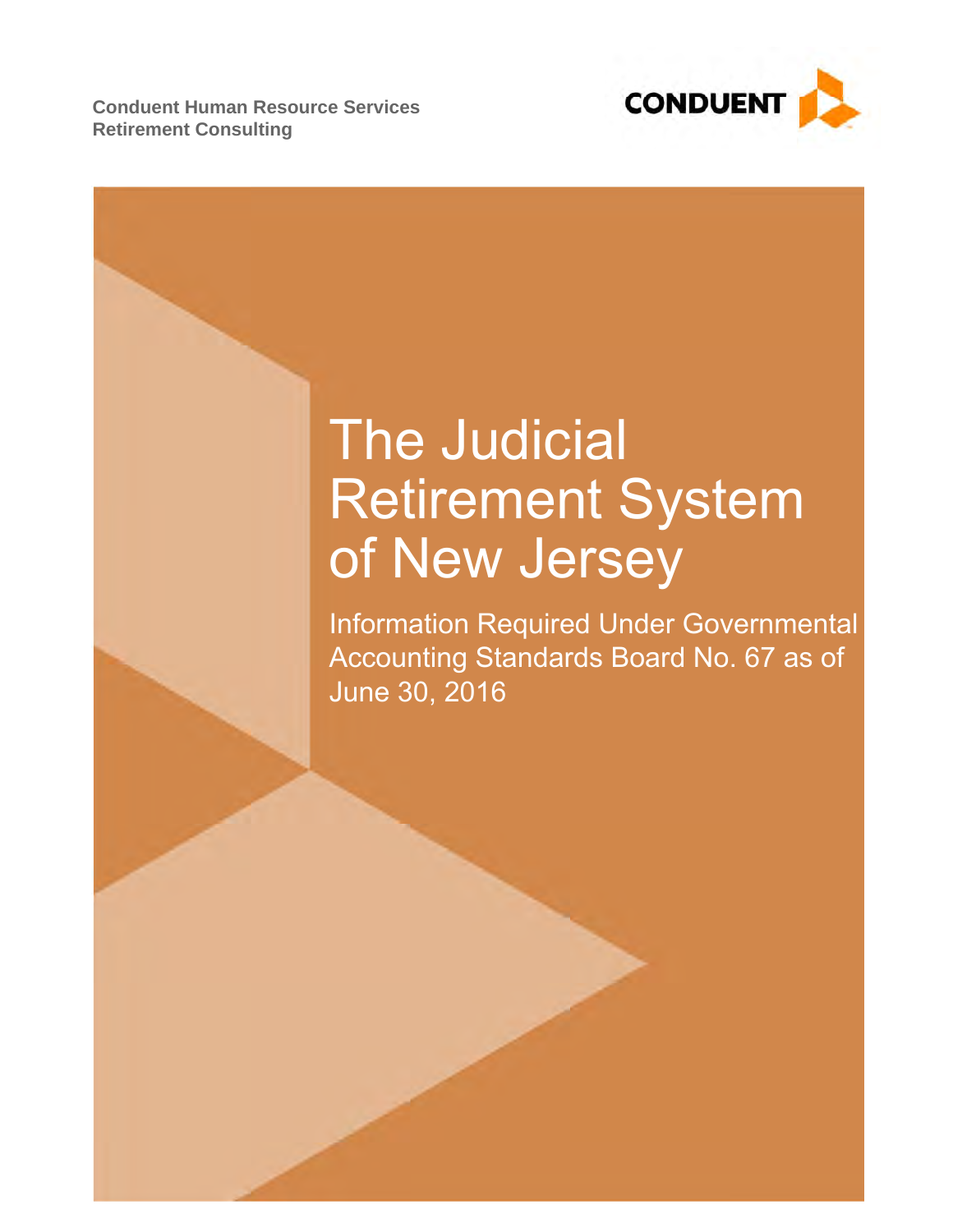

© 2017 Conduent Business Services, LLC. All rights reserved. Conduent™ and Conduent Design™ are trademarks of Conduent Business Services, LLC in the United States and/or other countries.

Other company trademarks are also acknowledged.

Document Version: R:\Baus\NJ\Reports\2016 Reports\GASB 67\New Assumption\2016 JRS GASB 67 final.docx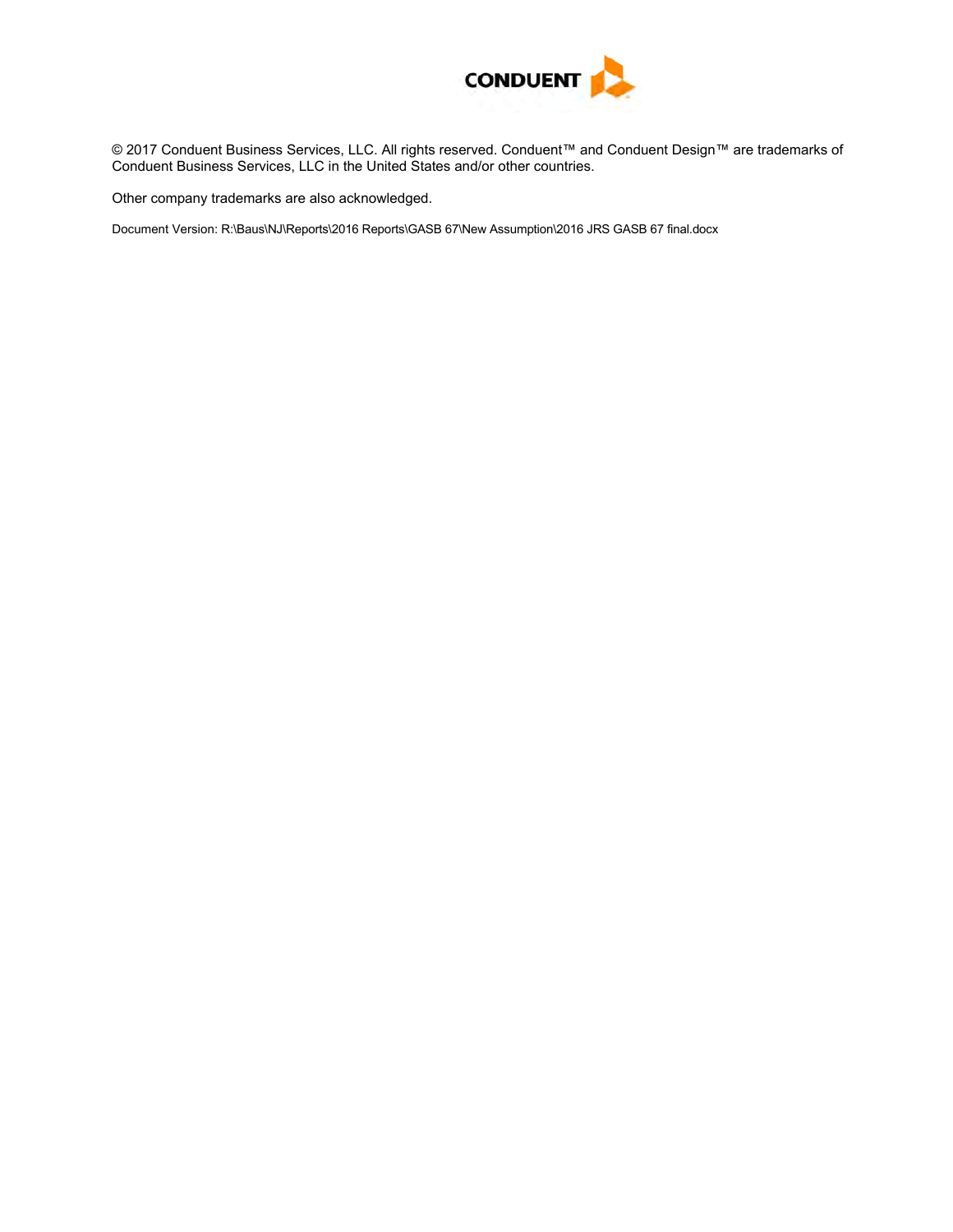

March G 2017

Director of the Division of Pension and Benefits Division of Pension and Benefits 50 West State Street One State Street Square CN 295 Trenton, New Jersey 08625-0295

Director:

This valuation provides information concerning the Judicial Retirement System of New Jersey in accordance with the Governmental Accounting Standards Board (GASB) Statement No. 67. This Statement is an amendment of Statements No. 25, Financial Reporting for Defined Benefit Pension Plans and Note Disclosures for Defined Contribution Plans, and No. 50, Pension Disclosures, effective for plan fiscal years ending June 30, 2014 and later.

I certify that the information contained in this Actuarial Report has been prepared in accordance with generally accepted actuarial principles and practices. To the best of our knowledge, the information fairly presents the actuarial position of the Judicial Retirement System of New Jersey in accordance with the requirements of GASB Statement No. 67 as of June 30, 2016.

The State House Commission may use this report for the review of the operation of the plan and as a source of information for the State financial statements. The report may also be used in the preparation of the plan's audited financial statements.

Use of this report for any other purpose or by anyone other than the State House Commission or the staff of the Division of Pensions and Benefits may not be appropriate and may result in mistaken conclusions because of failure to understand applicable assumptions, methods, or inapplicability of the report for that purpose. Conduent should be asked to review any statement to be made on the basis of the results contained in this report. Conduent will accept no liability for any such statement made without prior review by Conduent.

Future actuarial measurements may differ significantly from current measurements due to plan experience differing from that anticipated by the economic and demographic assumptions, increases or decreases expected as part of the natural operation of the methodology used for these measurements, and changes in plan provisions or applicable law. An analysis of the potential range of such future differences is beyond the scope of this valuation.

In preparing the actuarial results, we have relied upon information provided by the Division of Pensions and Benefits regarding plan provisions, plan participants, plan assets, contribution rates and other matters used in the actuarial valuation. Although we did not audit the data, we reviewed the data for reasonableness and consistency with the prior year's information. The accuracy of the results presented herein is dependent on the accuracy of the data.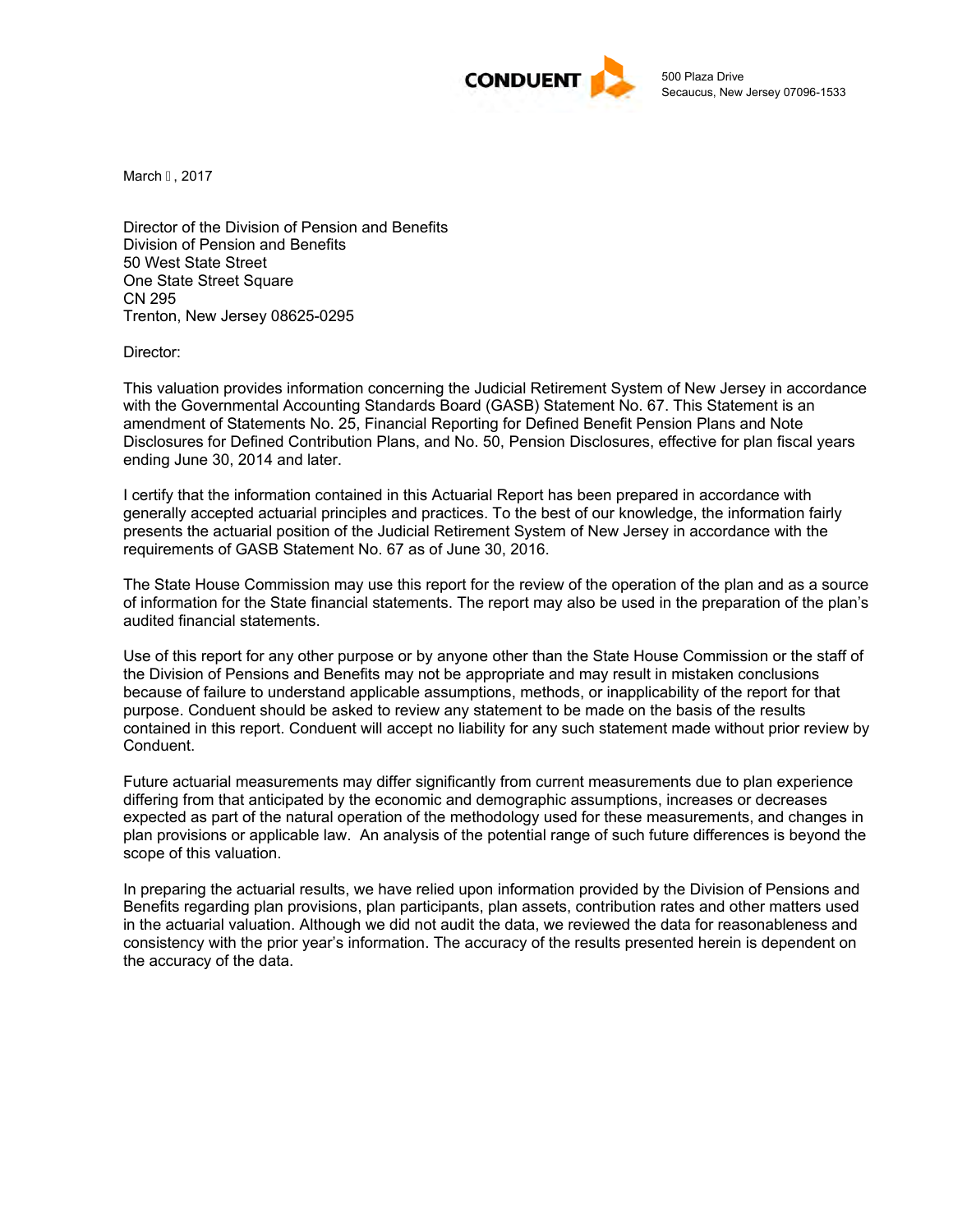

As required under Chapter 140, P.L. 1973, experience studies are performed once in every three year period. The valuation was prepared using demographic assumptions recommended on the basis of the July 1, 2011 – June 30, 2014 Experience Study and approved by the State House Commission. The Treasurer has recommended a change in the economic assumptions to be used effective with the July 1, 2016 valuation. The rate of investment return has been revised from 7.90% per annum to 7.65% per annum. The assumed future salary increases have been revised from 2.50% per annum through fiscal year ending 2021, and 3.50% per annum for fiscal years ending 2022 and thereafter to 2.00% per year through fiscal year 2025 and 3.00% per year for fiscal years 2026 and thereafter. Detailed information with regard to the change in the salary increase assumption is outlined in Section II. These assumptions will remain in effect for valuation purposes until such time the Commission or Treasurer recommends revised assumptions.

In my opinion, the actuarial assumptions used are appropriate for purposes of the valuation and are reasonably related to the experience of the System and to reasonable long-term expectations. The mortality improvement assumption was selected in accordance with Actuarial Standard of Practice No. 35.

If there is reason to believe that the assumptions that were used are unreasonable, that the Plan provisions are incorrectly described, that important Plan provisions relevant to this actuarial report are not described, or that conditions have changed since the calculations were made, you should contact the authors of this actuarial note prior to relying on this information.

This report was prepared under my supervision. I am a Fellow of the Society of Actuaries and a Member of the American Academy of Actuaries. I meet the Academy's qualification Standards to issue this Statement of Actuarial Opinion. This report has been prepared in accordance with all applicable Actuarial Standards of Practice and I am available to answer questions about it.

Respectfully submitted,

aaron Shapvis

 $\overline{a}$ Aaron Shapiro, FSA, EA, MAAA Principal, Consulting Actuary Conduent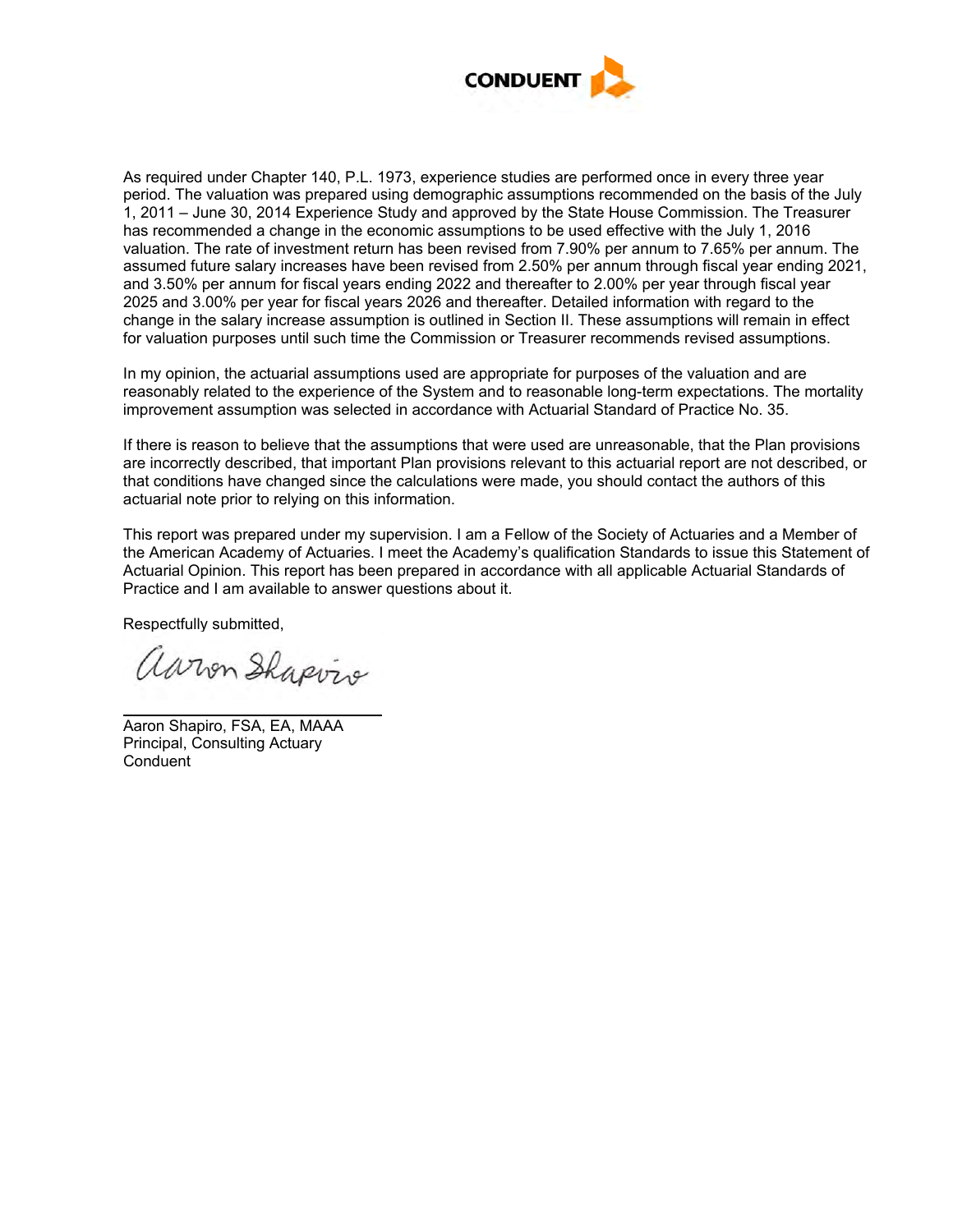# **Table of Contents**

#### **Section I**

| <b>Section II</b>  |  |
|--------------------|--|
|                    |  |
| <b>Section III</b> |  |
|                    |  |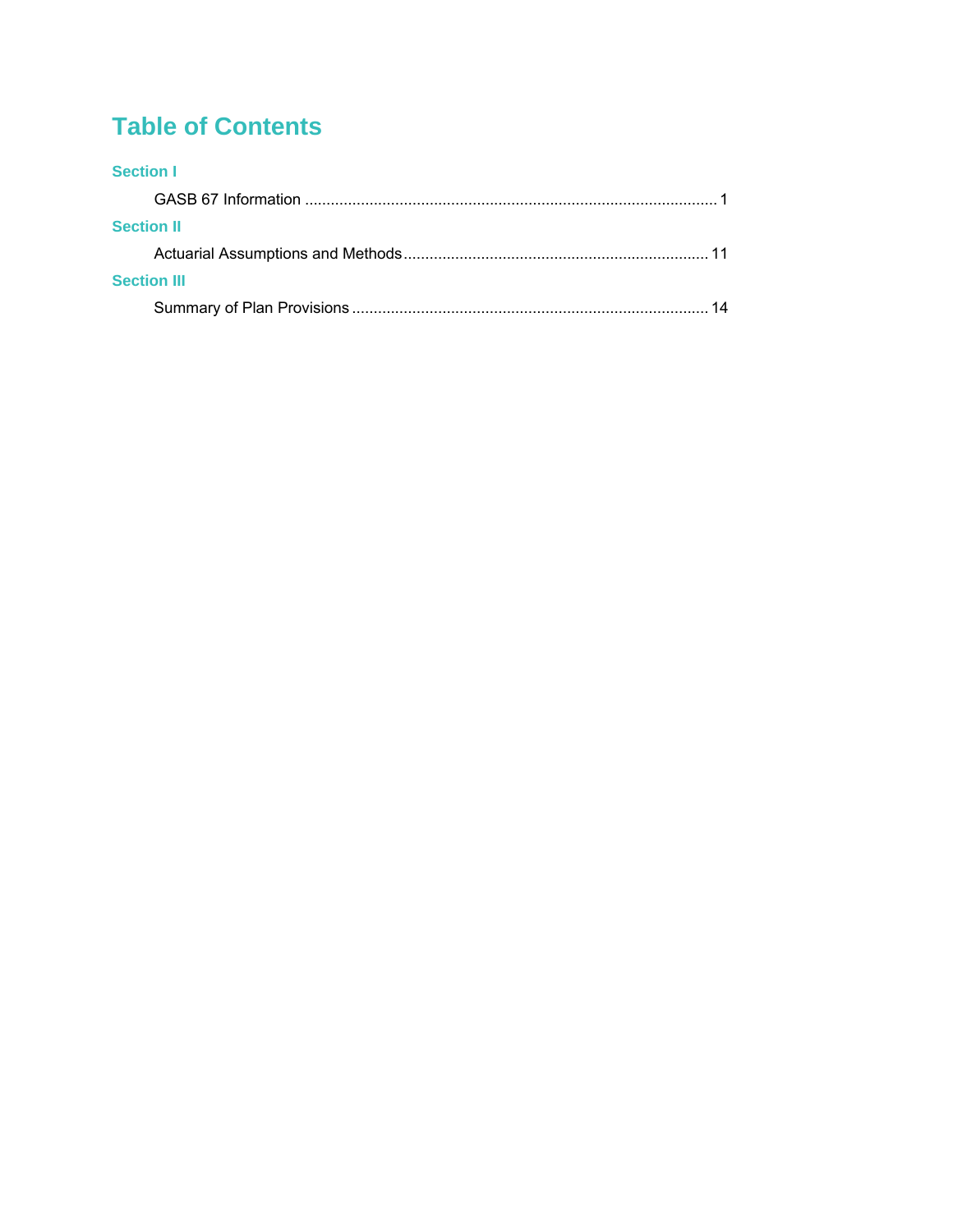## **Section I – GASB 67 Information**

#### **Notes to the Financial Statements for the Year Ended June 30, 2016**

#### **Summary of Significant Accounting Policies**

*Method used to value investments.* Investments are reported at fair value.

*Actuarial cost method*. Entry Age Normal – Level Percentage of Pay

#### **Plan Description**

*Plan administration.* The State of New Jersey Division of Pensions and Benefits administers the Judicial Retirement System of New Jersey (Plan), a single-employer defined benefit pension plan that provides pensions for the Chief Justice and associate justices of the Supreme Court, judges of the Superior Court and tax courts of the State of New Jersey.

The general responsibility for the proper operation of the Plan is vested in the State House Commission (Commission).

The Commission shall consist of the Governor, the State Treasurer, and the Director of the Division of Budget and Accounting or their designees, or the persons upon whom shall devolve by law the powers, duties and emoluments of said offices respectively, for the time being, and two members of the Senate appointed by the President thereof and two members of the General Assembly appointed by the Speaker thereof, no more than one of either group of two being of the same political party or their alternates. Each alternate for an appointed member shall also be a member of the Senate or General Assembly appointed by the President or Speaker, as appropriate, and shall have full voting powers when required to attend commission meetings.

Chapter 78, P.L. 2011 provides that when the "target funded ratio" for the Plan is achieved, the Commission will have the discretionary authority to modify the member contribution rate, formula for calculation of final compensation, fraction used to calculate the retirement allowance, age at which a member may be eligible and the benefits for service or early retirement and benefits provided for disability benefit. The Commission will not have the authority to change the number of years required for vesting. The Commission will have the authority to reactivate the cost of living adjustment and set the duration and extent of the activation. The Commission must give priority consideration to the reactivation of the cost of living adjustment. No decision of the State House Commission shall be implemented if the direct or indirect result of the decision will be that the System's funded ratio falls below the target funded ratio in any valuation period during the 30 years following the implementation of the decision. The Plan "target funded ratio" is defined as the ratio of the actuarial value of assets over the actuarially determined accrued liabilities expressed as a percentage that will be 75% in State fiscal year 2012, and increased annually by equal increments in each of the subsequent seven fiscal years, until the ratio reaches 80% at which it is to remain for all subsequent fiscal years. The Plan has not attained the required "target funded ratio" and thus the pension committee has not been established.

*Plan membership.* Pension plan membership consisted of the following:

|                                                            | June 30, 2014 | June 30, 2015 |
|------------------------------------------------------------|---------------|---------------|
| Inactive plan members or beneficiaries currently receiving | 561           | 586           |
| Inactive plan members entitled to but not yet receiving    | 4             |               |
| Active plan members                                        | 397           | 404           |
|                                                            | 962           | 994           |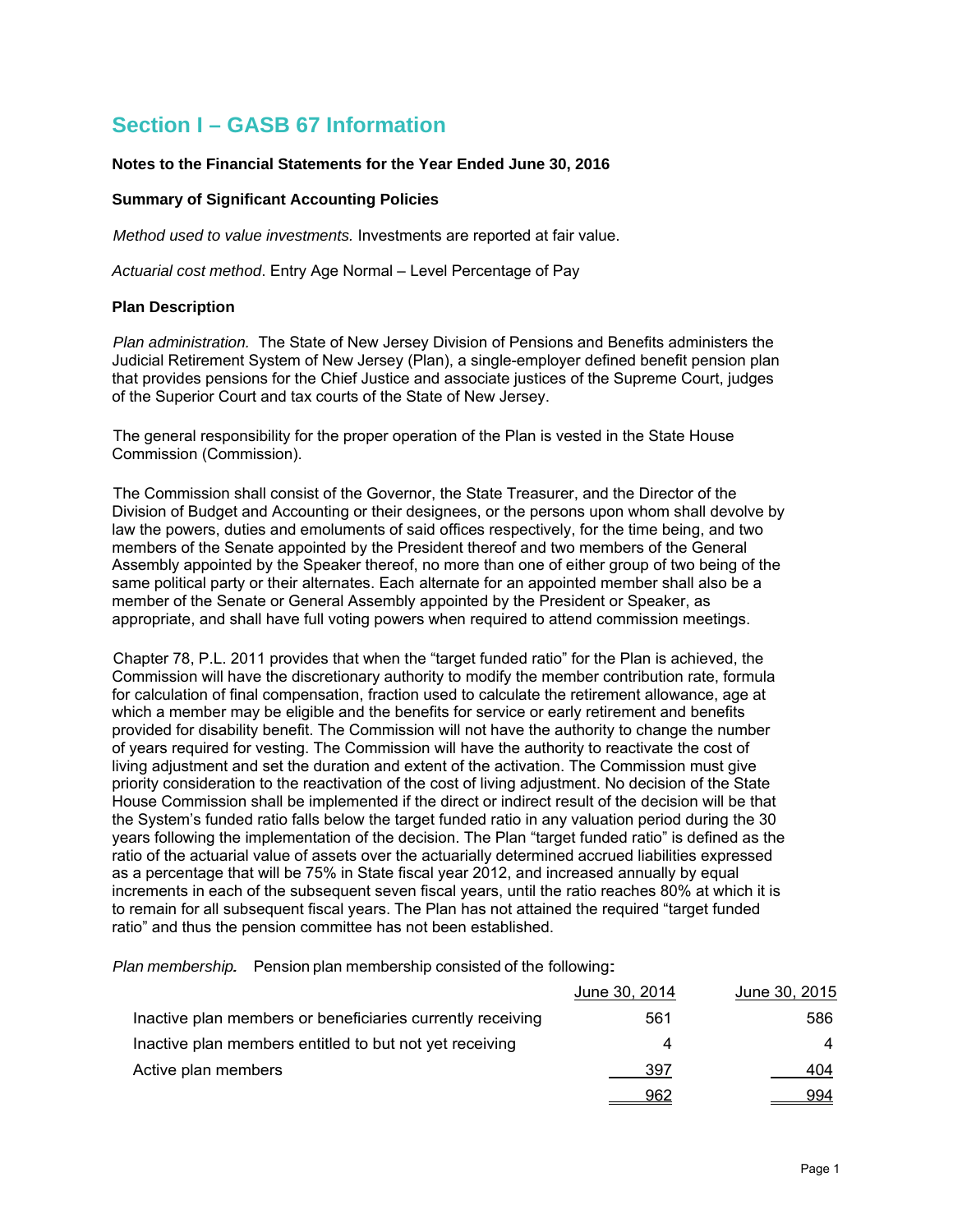*Benefits provided.* Please see Section III of the report for a summary of plan provisions.

*Contributions.* The Commission establishes contributions based on an actuarially determined contribution recommended by an independent actuary and a contribution for the Non-Contributory Group Insurance Premium Fund (NCGIPF). The actuarially determined contribution is the estimated amount necessary to finance the costs of benefits earned by plan members during the year, with an additional amount to finance a portion of any unfunded accrued liability. For the year ended June 30, 2016, the State contributed \$14,794,774 to the plan.

#### **Investments**

*Rate of return.* The money-weighted rate of return expresses investment performance, net of investment expense, adjusted for the changing amounts actually invested. A system specific moneyweighted rate of return has not been calculated. The annual money-weighted rate of return on pension plan investments, net of pension plan investment expense, for the co-mingled trust is as follows.

| June 30, 2015 | June 30, 2016 |
|---------------|---------------|
| 4.05%         | (0.87%)       |

#### **Receivables**

N/A.

#### **Net Pension Liability**

The components of the net pension liability were as follows:

|                                                                              | June 30, 2015                |     | June 30, 2016                |
|------------------------------------------------------------------------------|------------------------------|-----|------------------------------|
| Total pension liability<br>Plan fiduciary net position                       | 878.964.581<br>(212,783,371) | \$. | 980,742,106<br>(179,999,820) |
| State's net pension liability<br>Plan fiduciary net position as a percentage | 666.181.210                  | \$  | 800.742.286                  |
| of the total pension liability                                               | 24.21%                       |     | 18.35%                       |

#### **Actuarial assumptions**

The total pension liability as of June 30, 2016 was determined by rolling forward the Plan's total pension liability as of July 1, 2015 to June 30, 2016 using the following actuarial assumptions, applied to all periods included in the measurement. In addition, \$726,284 has been added to the rolled forward liability to reflect the member transfers from other Systems. All other methods and assumptions used to determine the total pension liability are set forth in Section II and are consistent with the assumptions used for the July 1, 2015 actuarial valuation.

The actuarial cost method used to develop the total pension liability is the Entry Age Normal Cost-Level Percent of Pay method, as required by GASB Statements No. 67.

The Treasurer has recommended a change in the economic assumptions to be used effective with the July 1, 2016 valuation. The rate of investment return has been revised from 7.90% per annum to 7.65% per annum. The assumed future salary increases have been reduced by 0.5% at all ages for both the select and ultimate periods. In addition, the select period was extended from the fiscal year 2021 to the fiscal year 2026.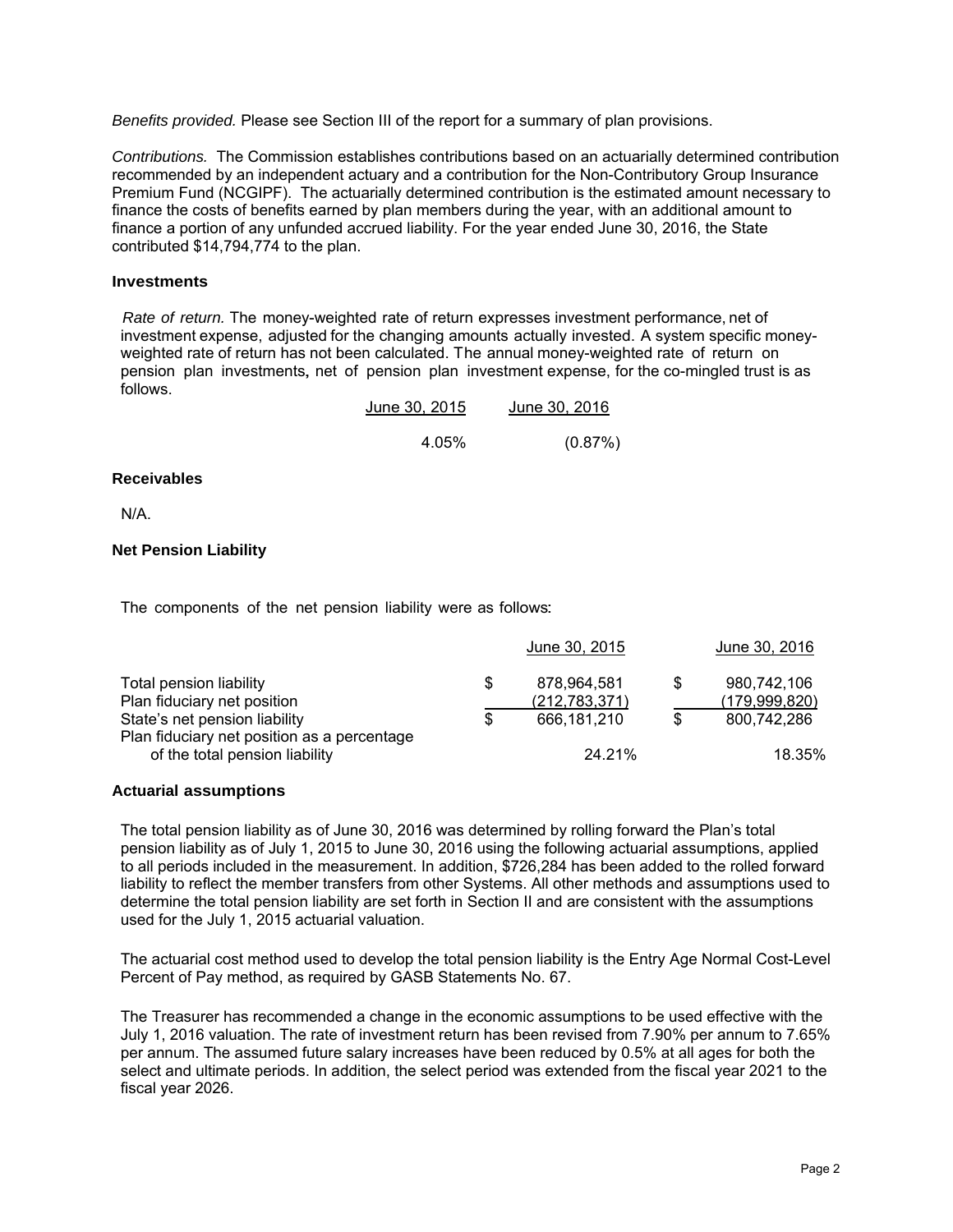#### **Long-Term Expected Rate of Return**

The arithmetic mean return on the portfolio was determined using a building-block method in which best-estimate ranges of expected future real rates of return (expected returns, net of pension plan investment expense and inflation) are developed for each major asset class. These ranges are combined to produce the long-term expected rate of return by weighting the expected future real rates of return by the target asset allocation percentage and by adding expected inflation. Best estimates of arithmetic rates of return for each major asset class included in the pension plan's target asset allocation as of June 30, 2016 are summarized in the following table. The capital market assumptions are per Conduent's investment consulting practice for 2016.

|                                                                  |                                 | <b>Target</b> | Long-Term<br><b>Expected</b><br><b>Real Rate</b> |
|------------------------------------------------------------------|---------------------------------|---------------|--------------------------------------------------|
| <b>Asset Class</b>                                               | <b>Index</b>                    | Allocation*   | of Return                                        |
|                                                                  |                                 |               |                                                  |
| Cash                                                             | Citigroup 90-Day T-Bills        | 5.00%         | 0.87%                                            |
| U.S. Treasuries                                                  | Barclays Long U.S. Treasury     | 1.50%         | 1.74%                                            |
| <b>Investment Grade Credit</b>                                   | Aggregate Bonds                 | 8.00%         | 1.79%                                            |
| Mortgages                                                        | <b>Barclays Mortgage</b>        | 2.00%         | 1.67%                                            |
| <b>High Yield Bonds</b>                                          | <b>Barclays High Yield</b>      | 2.00%         | 4.56%                                            |
| Inflation-Indexed Bonds                                          | U.S. TIPS                       | 1.50%         | 3.44%                                            |
| <b>Broad US Equities</b>                                         | Wilshire 5000/Russell 3000      | 26.00%        | 8.53%                                            |
| <b>Developed Foreign Equities</b>                                | <b>MSCI EAFE</b>                | 13.25%        | 6.83%                                            |
| <b>Emerging Market Equities</b>                                  | <b>MSCI Emerging Markets</b>    | 6.50%         | 9.95%                                            |
| <b>Private Equity</b>                                            | <b>Cambridge Associates</b>     | 9.00%         | 12.40%                                           |
| Hedge Funds/Absolute Return                                      | <b>HFRI Fund of Funds</b>       | 12.50%        | 4.68%                                            |
| Real Estate (Property)                                           | <b>NCREIF Property Index</b>    | 2.00%         | 6.91%                                            |
| Commodities                                                      | S&P GSCI                        | 0.50%         | 5.45%                                            |
| Global Debt ex US                                                | Barclays Global Aggregate ex US | 5.00%         | $-0.25%$                                         |
| <b>REIT</b>                                                      | <b>FTSE NAREIT</b>              | 5.25%         | 5.63%                                            |
|                                                                  |                                 |               |                                                  |
| Assumed Inflation - Mean                                         |                                 |               | 3.08%                                            |
| Assumed Inflation - Standard Deviation                           |                                 |               | 2.59%                                            |
|                                                                  |                                 |               |                                                  |
| Portfolio Arithmetic Mean Return**                               |                                 |               | 9.39%                                            |
| Portfolio Standard Deviation                                     |                                 |               | 12.13%                                           |
|                                                                  |                                 |               |                                                  |
| Long-Term Expected Rate of Return<br>selected by State Treasurer |                                 |               | 7.65%                                            |

\*Based on target asset allocation for 2016.

\*\*Includes assumed inflation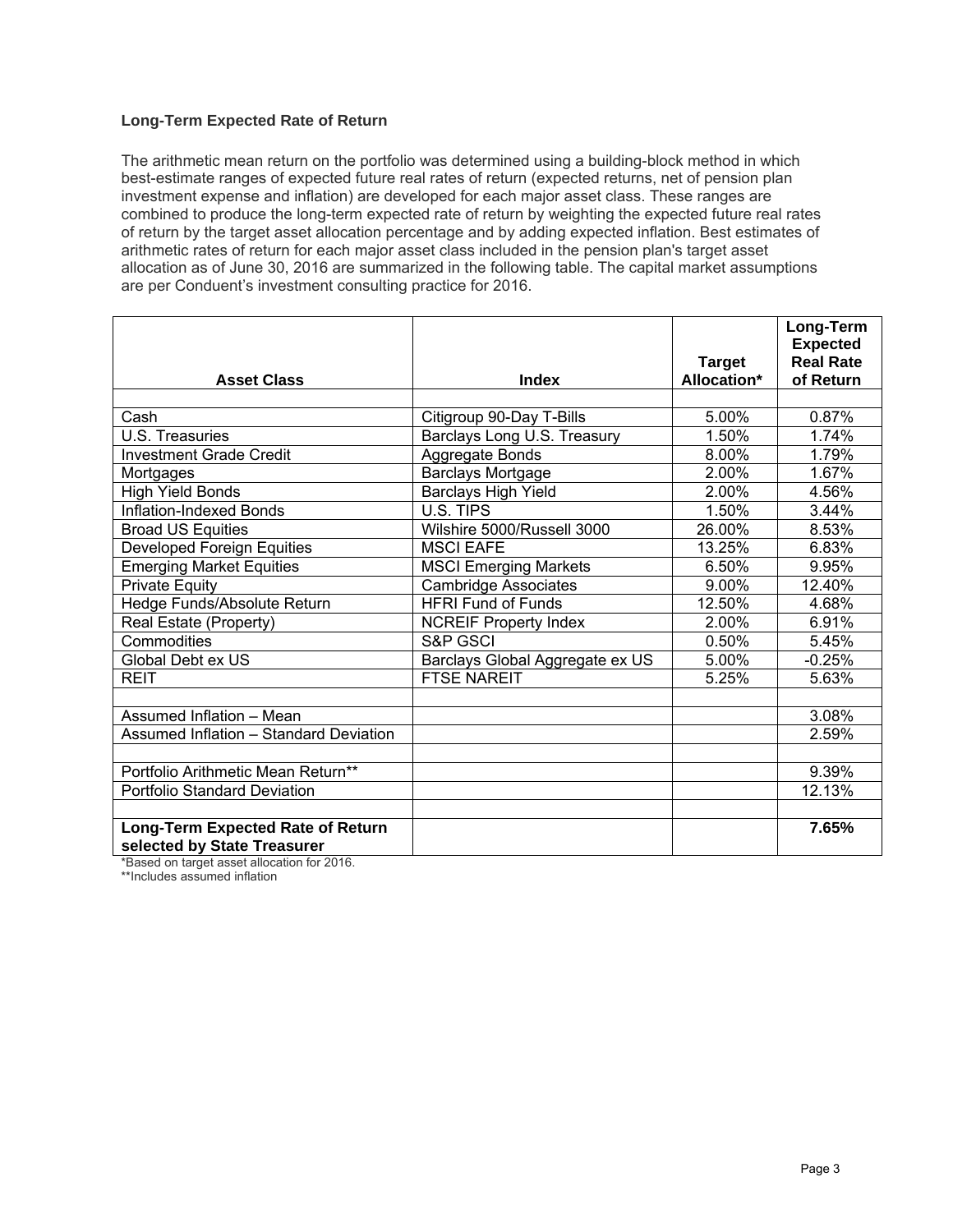The Tables presented in pages 7 through 10 illustrate the projections and calculations used to determine the discount rate as required by paragraphs 40−45 of this Statement as of June 30, 2016. A similar analysis was performed in determining the discount rate as of June 30, 2015. The discount rate is the single rate that reflects (1) the long-term expected rate of return on Plan investments that are expected to be used to finance the payment of benefits, to the extent that the Plan's fiduciary net position is projected to be sufficient to make projected benefit payments and Plan assets are expected to be invested using a strategy to achieve that return, and (2) a yield or index rate for 20-year, tax-exempt general obligation municipal bonds with an average rating of AA/Aa or higher (or equivalent quality on another scale), to the extent that the conditions for use of the long-term expected rate of return are not met.

*Discount rate*. The discount rates used to measure the total pension liability were 4.12% as of June 30, 2015 and 3.11% as of June 30, 2016. As discussed with the Division of Pensions and Benefits, the projection of cash flows used to determine the discount rate as of June 30, 2016 assumed:

- In accordance with Paragraph 37 of GASB Statement No. 67, the projection of the Plan's fiduciary net position and projected benefit payments were based on the recommended demographic assumptions of the July 1, 2011 – June 30, 2014 Experience Study, which was approved by the State House Commission on October 26, 2015. Please see Section II of the report for a summary of the revised demographic assumptions.
- The Treasurer has recommended a change in the economic assumptions to be used effective with the July 1, 2016 valuation. The rate of investment return has been revised from 7.90% per annum to 7.65% per annum. The assumed future salary increases have been reduced by 0.5% at all ages for both the select and ultimate periods. In addition, the select period was extended from the fiscal year 2021 to the fiscal year 2026. Detailed information with regard to the change in the salary increase assumption is outlined in Section II.
- It is assumed that the State will contribute 30,00% of the actuarially determined contribution and 100% of its NCGIPF contribution. The 30.00% contribution rate is the actual State contribution rate paid in fiscal year ending June 30, 2016 with respect to the actuarially determined contribution for the fiscal year ending June 30, 2016.

Based on these assumptions, the pension Plan's fiduciary net position was projected to be available to make all projected future benefit payments of current Plan members until fiscal year 2022. A municipal bond rate of 3.80% as of June 30, 2015 and 2.85% as of June 30, 2016 were used in the development of the blended GASB discount rate after that point. As selected by the State Treasurer, the rates are based on the Bond Buyer Go 20-Bond Municipal Bond Index. Based on the long-term rate of return of 7.90% and the municipal bond rate of 3.80% as of June 30, 2015 and the long-term rate of return of 7.65% and the municipal bond rate 2.85% as of June 30, 2016, the blended GASB discount rates are 4.12% as of June 30, 2015 and 3.11% as of June 30, 2016. The assumed discount rates have been determined in accordance with the method prescribed by GASB Statement No. 67. We believe this assumption is reasonable for the purposes of the measurements required by the Statement.

The projections of the Fiduciary Net Plan Position are based on contributions to the plan in accordance with the State's current funding policy. Should contributions to the Plan be different from those based on the State's current funding policy, the results shown in Tables 1 and 2 would reflect the new contribution policy and may result in the Fiduciary Net Plan Position not being sufficient to cover the Plan's benefit payments at some other future date and thus changing the discount rate used to determine the Plan's Total Pension Liability.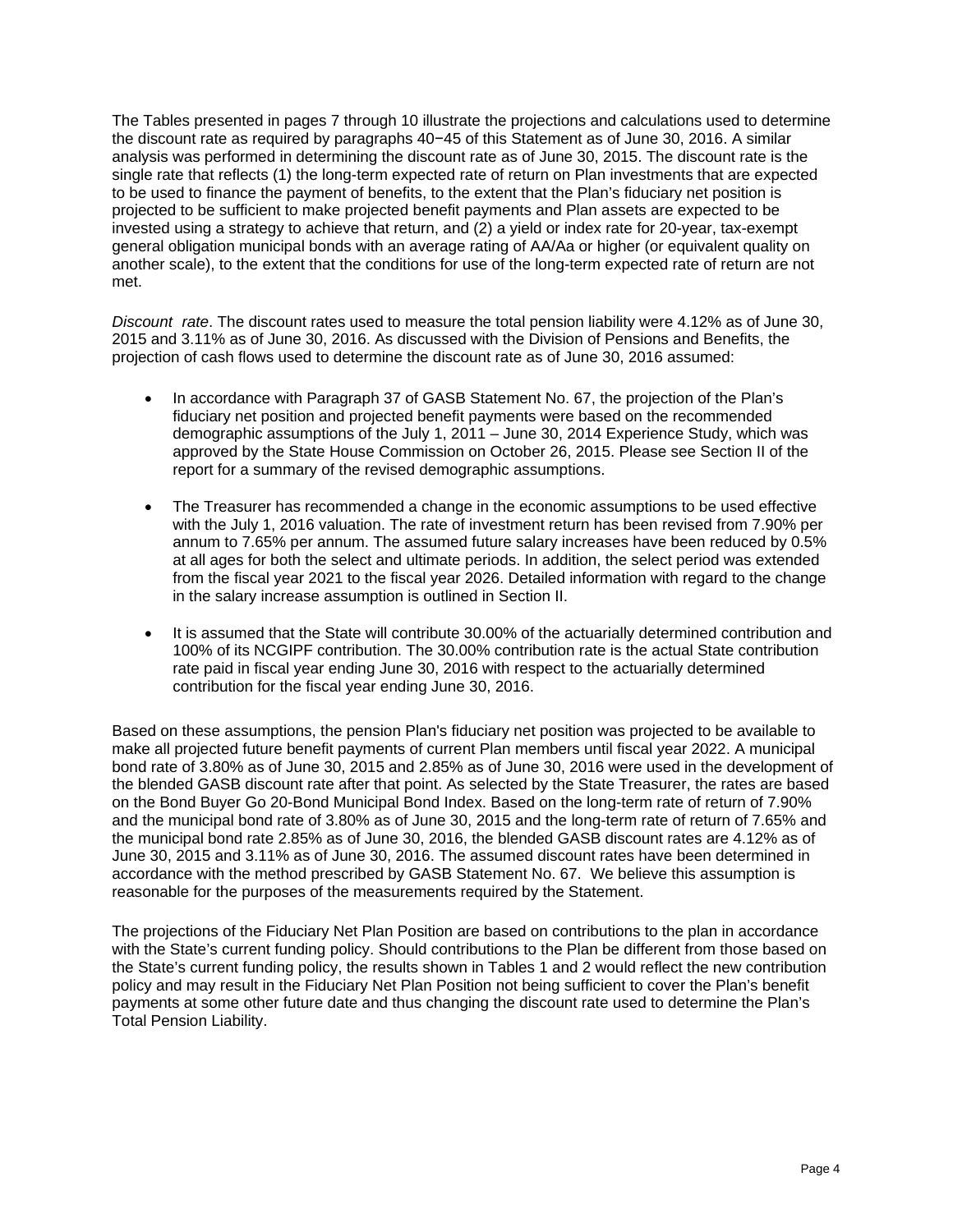Sensitivity of the net pension liability to changes in the discount rate. The following presents the net pension liability, calculated using the discount rate of 3.11%, as well as what the State's net pension liability would be if it were calculated using a discount rate that is 1-percentage-point lower (2.11%) or 1-percentage-point higher (4.11%) than the current rate:

|                       | 1%              | <b>Current</b>       | $1\%$           |
|-----------------------|-----------------|----------------------|-----------------|
|                       | <b>Decrease</b> | <b>Discount Rate</b> | <b>Increase</b> |
|                       | $(2.11\%)$      | $(3.11\%)$           | $(4.11\%)$      |
| Net Pension Liability | \$912,241,750   | \$800,742,286        | \$706,550,300   |

#### **Schedules of Required Supplementary Information**

#### **Schedule of Changes in The State's Net Pension Liability and Related Ratios**

|                                                                                                         |                                                                                                           |    | Increase (Decrease) |    |                                                          |  |  |
|---------------------------------------------------------------------------------------------------------|-----------------------------------------------------------------------------------------------------------|----|---------------------|----|----------------------------------------------------------|--|--|
| <b>Changes in Net Pension Liability</b>                                                                 | <b>Total</b><br><b>Pension</b><br><b>Plan Fiduciary</b><br><b>Net Position</b><br>Liability<br>(a)<br>(b) |    |                     |    | <b>Net</b><br><b>Pension</b><br>Liability<br>$(a) - (b)$ |  |  |
| Balances as of June 30, 2015                                                                            | \$<br>878,964,581                                                                                         | \$ | 212,783,371         | \$ | 666,181,210                                              |  |  |
| Changes for the year:                                                                                   |                                                                                                           |    |                     |    |                                                          |  |  |
| Service cost                                                                                            | 33,333,864                                                                                                |    |                     |    | 33, 333, 864                                             |  |  |
| Interest on total pension liability<br>Effect of plan changes<br>Effect of economic/demographic (gains) | 36,471,524                                                                                                |    |                     |    | 36,471,524                                               |  |  |
| or losses                                                                                               | 254,822                                                                                                   |    |                     |    | 254,822                                                  |  |  |
| Effect of assumptions changes or inputs                                                                 | 85,677,552                                                                                                |    |                     |    | 85,677,552                                               |  |  |
| Benefit payments                                                                                        | (54, 686, 521)                                                                                            |    | (54, 686, 521)      |    |                                                          |  |  |
| Administrative expenses                                                                                 |                                                                                                           |    | (168,008)           |    | 168,008                                                  |  |  |
| Member contributions                                                                                    |                                                                                                           |    | 9,271,869           |    | (9,271,869)                                              |  |  |
| Net investment income                                                                                   |                                                                                                           |    | (2,721,949)         |    | 2,721,949                                                |  |  |
| <b>Employer contributions</b>                                                                           |                                                                                                           |    | 14,794,774          |    | (14, 794, 774)                                           |  |  |
| Transfers from Other Systems                                                                            | 726,284                                                                                                   |    | 726,284             |    |                                                          |  |  |
| Balances as of June 30, 2016                                                                            | \$<br>980,742,106                                                                                         | \$ | 179,999,820         | \$ | 800,742,286                                              |  |  |
| Plan fiduciary net position as a percentage of the total pension liability                              |                                                                                                           |    |                     |    | 18.35%                                                   |  |  |
| Covered-employee payroll as of the July 1, 2015 actuarial valuation                                     |                                                                                                           |    |                     | \$ | 67,097,166                                               |  |  |

Net pension liability as a percentage of covered-employee payroll 1,193.41%

#### **Notes to Schedule:**

#### *Benefit changes.* None.

*Changes of assumptions.* The discount rate changed from 4.12% as of June 30, 2015 to 3.11% as of June 30, 2016 in accordance with Paragraph 44 of the GASB Statement No. 67. In addition, the Total Pension Liability as of June 30, 2015 and June 30, 2016 was prepared using demographic assumptions recommended on the basis of the July 1, 2011 – June 30, 2014 Experience Study and the change in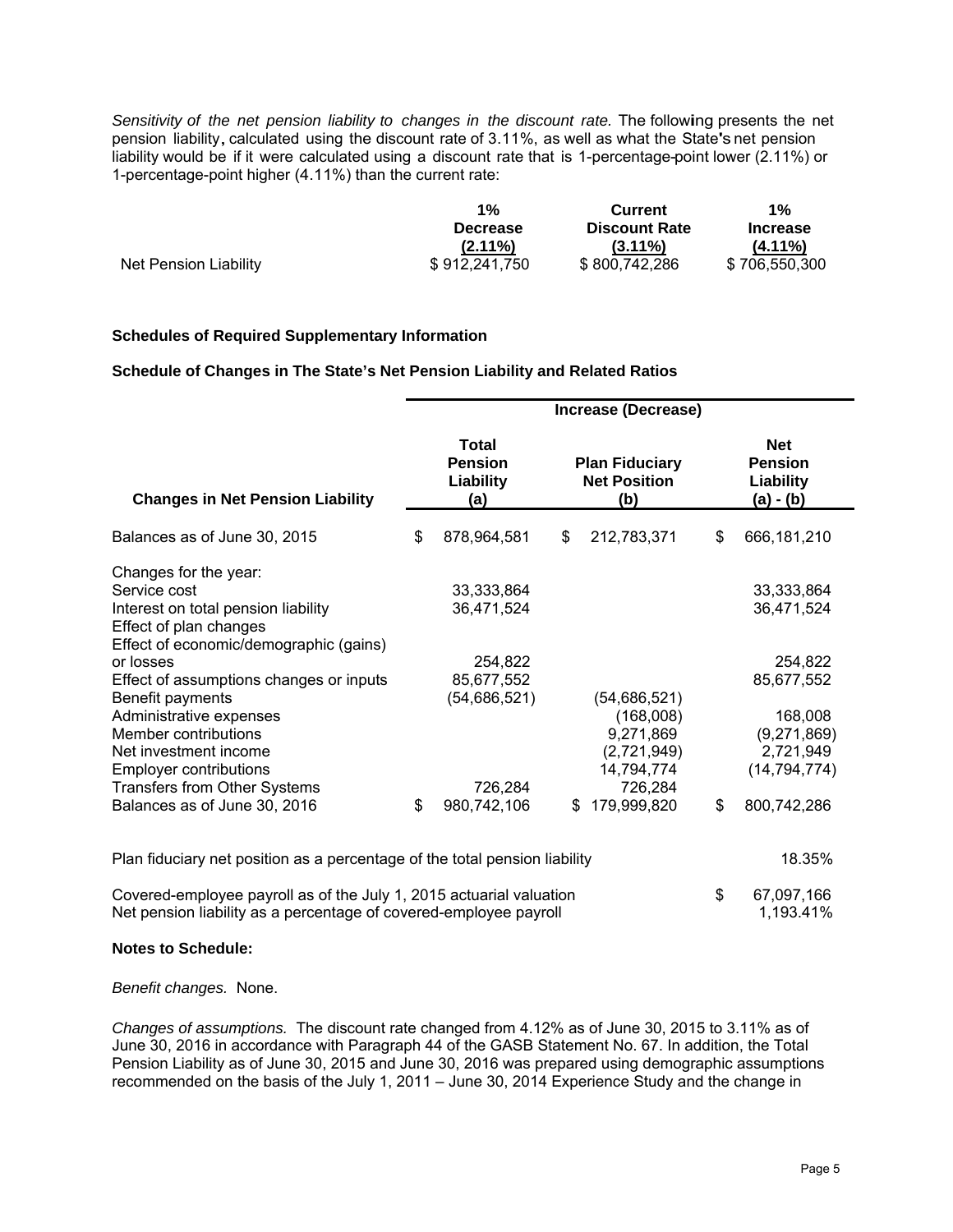salary increase assumption recommended by the Treasurer. Please see Section II of the report for a summary of the demographic assumptions.

*Employer Contributions.* Employer contributions include the State's pension actual contribution of \$13,951,000 and contributions to the NCGIPF of \$843,774.

#### **Schedule of State Contributions**

|                                                                               | 2015          | 2016          |
|-------------------------------------------------------------------------------|---------------|---------------|
| Actuarially determined contribution                                           | \$45.136.504  | \$47,305,819  |
| Contributions related to the actuarially determined contribution <sup>1</sup> | 17.031.026    | 14.794.774    |
| Contribution deficiency (excess)                                              | \$ 28.105.478 | \$ 32,511,045 |

1. The amount represents the actual employer contributions made during fiscal year.

#### **Notes to Schedule**

Valuation date: Actuarially determined contributions are calculated as of the July 1 preceding the fiscal year in which contributions are made. That is, the contribution calculated as of the July 1, 2015 actuarial valuation will be made during the fiscal year ended June 30, 2017.

The methods and assumptions used to determine the actuarially determined contributions to the plan are set forth in Section II.

#### **Schedule of Investment Returns**

|                                       | 2015  | 2016    |
|---------------------------------------|-------|---------|
| Annual money-weighted rate of return, |       |         |
| net of investment expenses            | 4.05% | (0.87%) |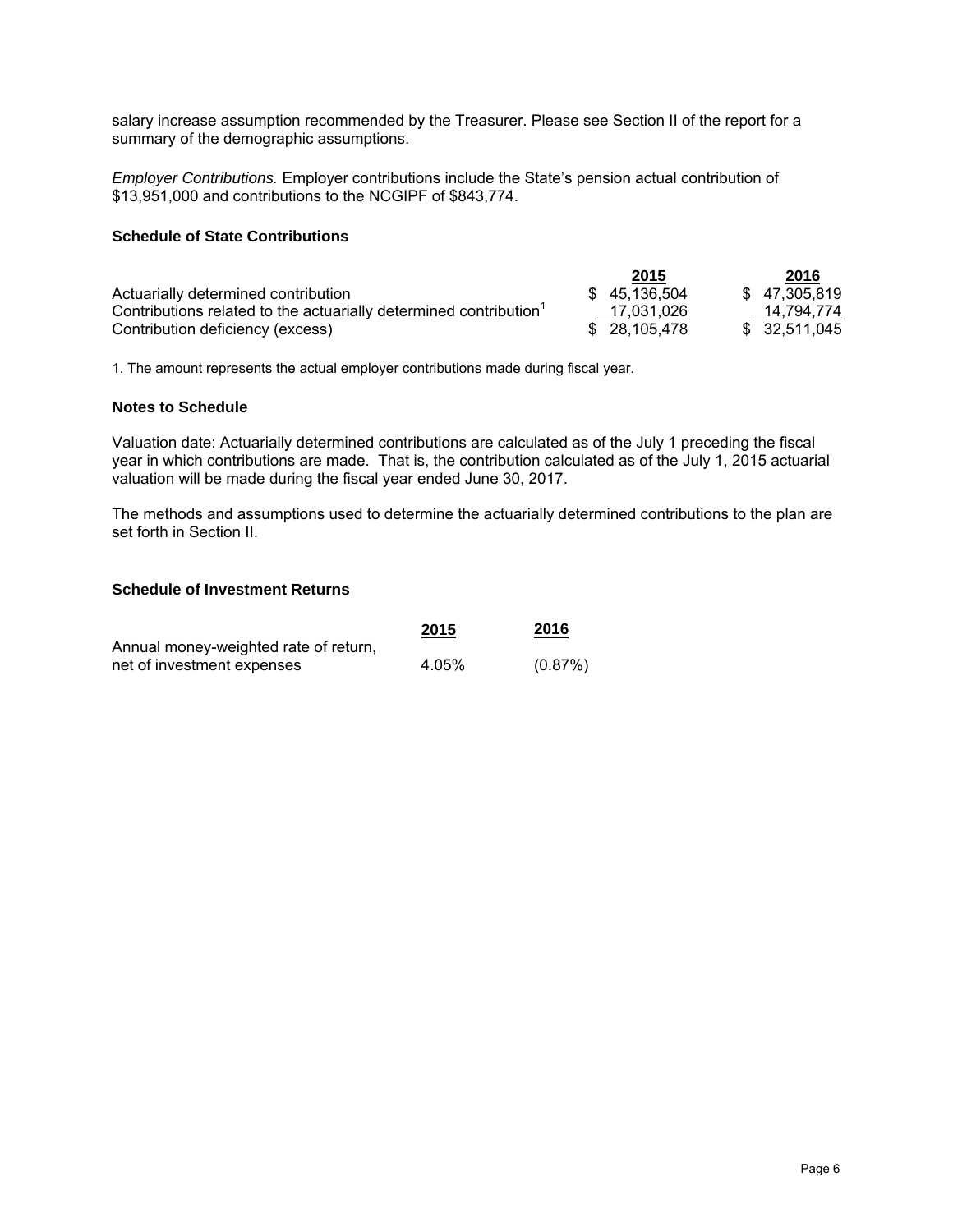#### Table 1

#### Projection of Fiduciary Net Position **(000's omitted)**

|                    | Beginning            |               |                 |                |                | Projected          | Ending               |  |  |
|--------------------|----------------------|---------------|-----------------|----------------|----------------|--------------------|----------------------|--|--|
| <b>Fiscal Year</b> | <b>Fiduciary Net</b> | Member        | Employer        | <b>Benefit</b> | Administrative | Investment         | <b>Fiduciary Net</b> |  |  |
| June 30            | <b>Plan Position</b> | Contributions | Contributions   | Payments       | Expenses       | Earnings           | Plan Position        |  |  |
|                    |                      |               |                 |                |                |                    |                      |  |  |
| 2016               | \$<br>212,783        | \$<br>9,272   | \$<br>15,521 \$ | 54,687         | \$<br>168      | \$<br>$(2,721)$ \$ | 180,000              |  |  |
| 2017               | 180,000              | 6,530         | 14,533          | 55,295         | 170            | 11,932             | 157,530              |  |  |
| 2018               | 157,530              | 6,907         | 14,981          | 56,646         | 174            | 10,178             | 132,776              |  |  |
| 2019               |                      |               |                 |                | 179            |                    |                      |  |  |
|                    | 132,776              | 6,377         | 15,519          | 58,529         |                | 8,191              | 104,155              |  |  |
| 2020               | 104,155              | 5,909         | 16,236          | 60,083         | 184            | 5,928              | 71,961               |  |  |
| 2021               | 71,961               | 5,501         | 16,993          | 61,042         | 187            | 3,414              | 36,640               |  |  |
| 2022               | 36,640               | 5,114         | 18,004          | 61,952         | 189            | 662                | 0                    |  |  |
| 2023               | 0                    | 0             | 0               | 63,143         | 193            | 0                  | $\pmb{0}$            |  |  |
| 2024               | 0                    | 0             | 0               | 64,401         | 197            | 0                  | $\pmb{0}$            |  |  |
| 2025               | 0                    | 0             | 0               | 65,205         | 200            | 0                  | $\pmb{0}$            |  |  |
| 2026               | 0                    | 0             | 0               | 65,941         | 202            | 0                  | $\pmb{0}$            |  |  |
| 2027               | 0                    | 0             | 0               | 66,361         | 203            | 0                  | $\pmb{0}$            |  |  |
| 2028               | 0                    | 0             | 0               | 66,407         | 203            | 0                  | $\pmb{0}$            |  |  |
| 2029               | 0                    | 0             | 0               | 66,525         | 204            | 0                  | $\pmb{0}$            |  |  |
| 2030               | 0                    | 0             | 0               | 66,260         | 203            | 0                  | $\pmb{0}$            |  |  |
| 2031               | 0                    | 0             | 0               | 66,381         | 203            | 0                  | $\pmb{0}$            |  |  |
| 2032               | 0                    | 0             | 0               | 65,511         | 201            | 0                  | $\pmb{0}$            |  |  |
| 2033               | 0                    | 0             | 0               | 64,627         | 198            | 0                  | $\mathsf 0$          |  |  |
| 2034               | 0                    | 0             | 0               | 63,189         | 194            | 0                  | $\mathbf 0$          |  |  |
| 2035               | 0                    | 0             | 0               | 61,883         | 190            | 0                  | $\mathbf 0$          |  |  |
| 2036               | 0                    | 0             | 0               | 60,341         | 185            | 0                  | $\mathbf 0$          |  |  |
| 2037               | 0                    | 0             | 0               | 58,341         | 179            | 0                  | $\mathsf 0$          |  |  |
| 2038               | 0                    | 0             | 0               | 56,112         | 172            | 0                  | $\mathbf 0$          |  |  |
| 2039               | 0                    | 0             | 0               | 53,601         | 164            | 0                  | $\pmb{0}$            |  |  |
| 2040               | 0                    | 0             |                 | 51,132         | 157            |                    | $\pmb{0}$            |  |  |
|                    |                      |               | 0               |                |                | 0                  |                      |  |  |
| 2041               | 0                    | 0             | 0               | 48,454         | 148            | 0                  | 0                    |  |  |
| 2042               | 0                    | 0             | 0               | 45,663         | 140            | 0                  | $\pmb{0}$            |  |  |
| 2043               | 0                    | 0             | 0               | 42,917         | 131            | 0                  | $\pmb{0}$            |  |  |
| 2044               | 0                    | 0             | 0               | 40,176         | 123            | 0                  | $\pmb{0}$            |  |  |
| 2045               | 0                    | 0             | 0               | 37,491         | 115            | 0                  | $\pmb{0}$            |  |  |
| 2046               | 0                    | 0             | 0               | 34,864         | 107            | 0                  | $\pmb{0}$            |  |  |
| 2047               | 0                    | 0             | 0               | 32,313         | 99             | 0                  | $\pmb{0}$            |  |  |
| 2048               | 0                    | 0             | 0               | 29,845         | 91             | 0                  | $\pmb{0}$            |  |  |
| 2049               | 0                    | 0             | 0               | 27,467         | 84             | 0                  | $\pmb{0}$            |  |  |
| 2050               | 0                    | 0             | 0               | 25,185         | 77             | 0                  | $\pmb{0}$            |  |  |
| 2051               | 0                    | 0             | 0               | 23,004         | 70             | 0                  | $\pmb{0}$            |  |  |
| 2052               | 0                    | 0             | 0               | 20,928         | 64             | 0                  | $\mathbf 0$          |  |  |
| 2053               | 0                    | 0             | 0               | 18,961         | 58             | 0                  | $\mathbf 0$          |  |  |
| 2054               | 0                    | 0             | 0               | 17,104         | 52             | 0                  | 0                    |  |  |
| 2055               | 0                    | 0             | 0               | 15,360         | 47             | 0                  | 0                    |  |  |
| 2056               | 0                    | 0             | 0               | 13,728         | 42             | 0                  | 0                    |  |  |
| 2057               | 0                    | 0             | 0               | 12,209         | 37             | 0                  | $\pmb{0}$            |  |  |
| 2058               | 0                    | 0             | 0               | 10,801         | 33             | 0                  | $\pmb{0}$            |  |  |
| 2059               | 0                    | 0             | 0               | 9,504          | 29             | 0                  | $\pmb{0}$            |  |  |
| 2060               | 0                    | 0             | 0               | 8,314          | 25             | 0                  | $\pmb{0}$            |  |  |
| 2061               | 0                    | 0             | 0               | 7,230          | 22             | 0                  | $\pmb{0}$            |  |  |
| 2062               | 0                    | 0             | 0               | 6,247          | 19             | 0                  | $\pmb{0}$            |  |  |
| 2063               | 0                    | 0             | 0               | 5,361          | 16             | 0                  | $\pmb{0}$            |  |  |
| 2064               | 0                    | 0             | 0               | 4,569          | 14             | 0                  | $\mathsf{O}\xspace$  |  |  |
| 2065               | 0                    | 0             |                 | 3,866          | 12             |                    | $\mathsf{O}\xspace$  |  |  |
|                    |                      |               | 0               |                |                | 0                  |                      |  |  |
| 2066               | 0                    | 0             | 0               | 3,247          | 10             | 0                  | $\pmb{0}$            |  |  |
| 2067               | 0                    | 0             | 0               | 2,706          | 8              | 0                  | $\pmb{0}$            |  |  |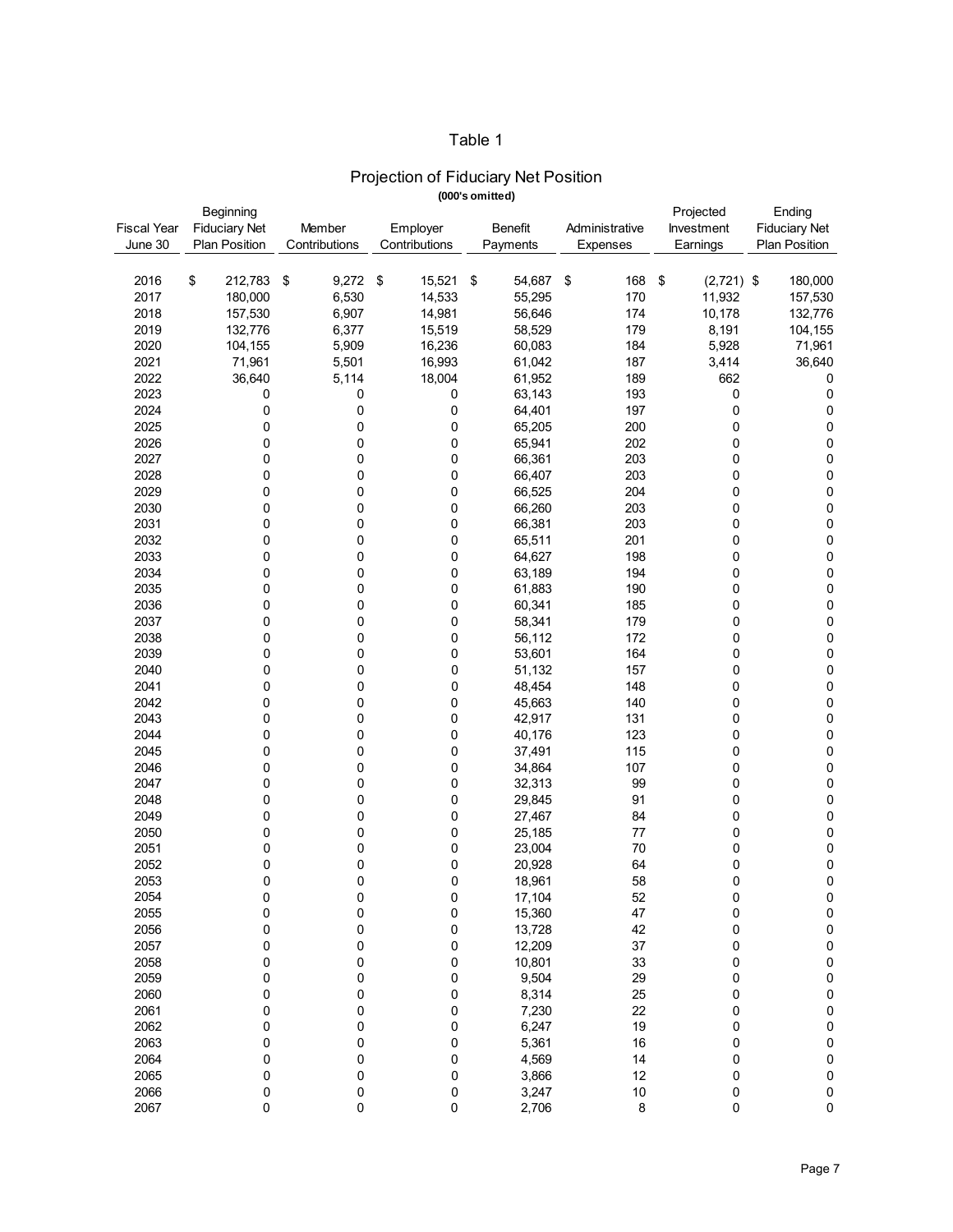|                               |                                                    |                         |                           | (000's omitted)            |                            |                                     |                                                 |
|-------------------------------|----------------------------------------------------|-------------------------|---------------------------|----------------------------|----------------------------|-------------------------------------|-------------------------------------------------|
| <b>Fiscal Year</b><br>June 30 | Beginning<br><b>Fiduciary Net</b><br>Plan Position | Member<br>Contributions | Employer<br>Contributions | <b>Benefit</b><br>Payments | Administrative<br>Expenses | Projected<br>Investment<br>Earnings | Ending<br><b>Fiduciary Net</b><br>Plan Position |
| 2068                          | \$<br>0                                            | \$<br>0                 | \$<br>0                   | \$<br>$2,238$ \$           | 7                          | \$<br>0                             | \$<br>0                                         |
| 2069                          | 0                                                  | 0                       | 0                         | 1,836                      | 6                          | 0                                   | $\mathbf 0$                                     |
| 2070                          | 0                                                  | 0                       | 0                         | 1,495                      | 5                          | 0                                   | $\mathsf 0$                                     |
| 2071                          | 0                                                  | 0                       | 0                         | 1,207                      | 4                          | 0                                   | $\pmb{0}$                                       |
| 2072                          | 0                                                  | 0                       | 0                         | 966                        | 3                          | 0                                   | $\pmb{0}$                                       |
| 2073                          | 0                                                  | 0                       | 0                         | 766                        | $\overline{c}$             | 0                                   | 0                                               |
| 2074                          | 0                                                  | 0                       | 0                         | 602                        | $\overline{c}$             | 0                                   | 0                                               |
| 2075                          | 0                                                  | 0                       | 0                         | 469                        | 1                          | 0                                   | 0                                               |
| 2076                          | 0                                                  | 0                       | 0                         | 362                        | 1                          | 0                                   | $\mathbf 0$                                     |
| 2077                          | 0                                                  | 0                       | 0                         | 276                        |                            | 0                                   | $\mathsf 0$                                     |
| 2078                          | 0                                                  | 0                       | 0                         | 209                        |                            | 0                                   | $\pmb{0}$                                       |
| 2079                          | 0                                                  | 0                       | 0                         | 157                        | 0                          | 0                                   | $\pmb{0}$                                       |
| 2080                          | 0                                                  | 0                       | 0                         | 117                        | 0                          | 0                                   | $\pmb{0}$                                       |
| 2081                          | 0                                                  | 0                       | 0                         | 87                         | $\Omega$                   | 0                                   | $\pmb{0}$                                       |
| 2082                          | 0                                                  | 0                       | 0                         | 64                         | $\Omega$                   | 0                                   | $\mathbf 0$                                     |
| 2083                          | 0                                                  | 0                       | 0                         | 48                         | 0                          | 0                                   | $\pmb{0}$                                       |
| 2084                          | 0                                                  | 0                       | 0                         | 35                         | $\mathbf{0}$               | 0                                   | $\mathsf 0$                                     |
| 2085                          | 0                                                  | 0                       | 0                         | 26                         | 0                          | 0                                   | $\mathsf 0$                                     |
| 2086                          | 0                                                  | 0                       | 0                         | 20                         | $\mathbf 0$                | 0                                   | $\pmb{0}$                                       |
| 2087                          | 0                                                  | 0                       | 0                         | 15                         | 0                          | 0                                   | $\pmb{0}$                                       |
| 2088<br>2089                  | 0<br>0                                             | 0<br>0                  | 0                         | 12                         | 0<br>$\mathbf 0$           | 0                                   | 0                                               |
| 2090                          | 0                                                  | 0                       | 0<br>0                    | 9<br>7                     | $\mathbf 0$                | 0<br>0                              | 0<br>0                                          |
| 2091                          | 0                                                  | 0                       | 0                         | 6                          | $\Omega$                   | 0                                   | 0                                               |
| 2092                          | 0                                                  | 0                       | 0                         | 5                          | $\mathbf 0$                | 0                                   | 0                                               |
| 2093                          | 0                                                  | 0                       | 0                         | 4                          | 0                          | 0                                   | $\pmb{0}$                                       |
| 2094                          | 0                                                  | 0                       | 0                         | 3                          | 0                          | 0                                   | $\pmb{0}$                                       |
| 2095                          | 0                                                  | 0                       | 0                         | 3                          | 0                          | 0                                   | 0                                               |
| 2096                          | 0                                                  | 0                       | 0                         | $\overline{\mathbf{c}}$    | $\mathbf 0$                | 0                                   | 0                                               |
| 2097                          | 0                                                  | 0                       | 0                         | $\overline{2}$             | 0                          | 0                                   | 0                                               |
| 2098                          | 0                                                  | 0                       | 0                         | $\overline{c}$             | $\mathbf 0$                | 0                                   | 0                                               |
| 2099                          | 0                                                  | 0                       | 0                         |                            | 0                          | 0                                   | 0                                               |
| 2100                          | 0                                                  | 0                       | 0                         |                            | $\Omega$                   | 0                                   | 0                                               |
| 2101                          | 0                                                  | 0                       | 0                         |                            | 0                          | 0                                   | $\mathbf 0$                                     |
| 2102                          | $\mathbf 0$                                        | 0                       | 0                         |                            | $\Omega$                   | 0                                   | 0                                               |

## Table 1 Projection of Fiduciary Net Position (continued)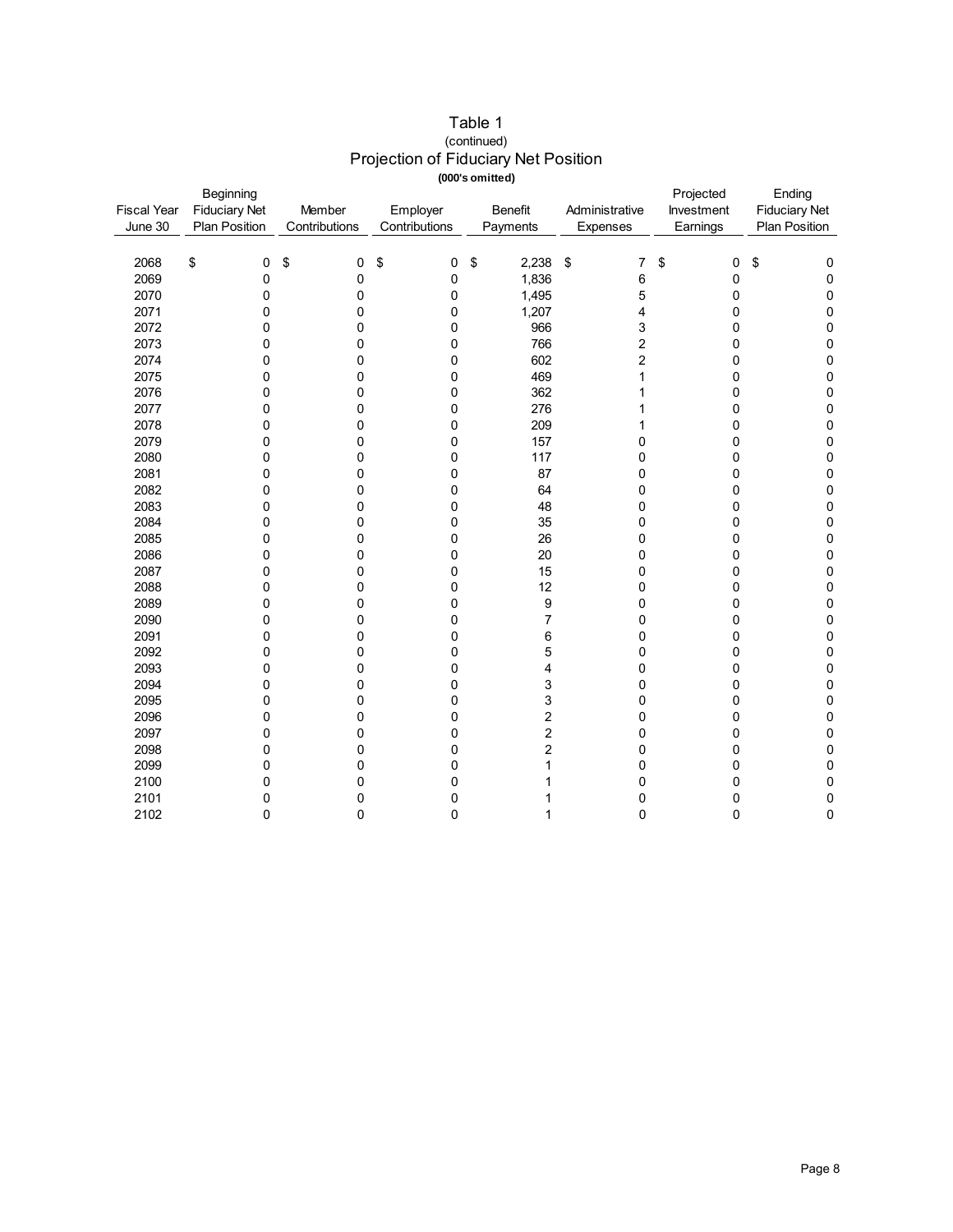### Table 2

#### Actuarial Present Values of Projected Benefit Payments (000's omitted)

|             |                      |                | <b>Benefit Payments</b> |                       |    |          | Present Value of Benefit Payments |                       |    |            |    |                      |
|-------------|----------------------|----------------|-------------------------|-----------------------|----|----------|-----------------------------------|-----------------------|----|------------|----|----------------------|
| Fiscal Year | Beginning            |                |                         |                       |    |          |                                   |                       |    | Unfunded   |    | <b>Using Single</b>  |
| Ending      | <b>Fiduciary Net</b> | <b>Benefit</b> |                         |                       |    | Unfunded |                                   | <b>Funded Portion</b> |    | Portion at |    | <b>Discount Rate</b> |
| June 30     | <b>Plan Position</b> | Payments       |                         | <b>Funded Portion</b> |    | Portion  |                                   | at 7.65%              |    | 2.85%      |    | of 3.11%             |
|             |                      |                |                         |                       |    |          |                                   |                       |    |            |    |                      |
|             |                      |                |                         |                       |    |          |                                   |                       |    |            |    |                      |
| 2016        | \$<br>212,783        | \$<br>54,687   | \$                      | 54,687                | \$ | 0        | $\boldsymbol{\$}$                 | 52,708                | \$ | 0          | \$ | 53,856               |
| 2017        | 180,000              | 55,295         |                         | 55,295                |    | 0        |                                   | 49,507                |    | 0          |    | 52,813               |
| 2018        | 157,530              | 56,646         |                         | 56,646                |    | 0        |                                   | 47,113                |    | 0          |    | 52,472               |
| 2019        | 132,776              | 58,529         |                         | 58,529                |    | 0        |                                   | 45,219                |    | 0          |    | 52,581               |
| 2020        | 104,155              | 60,083         |                         | 60,083                |    | 0        |                                   | 43,121                |    | 0          |    | 52,349               |
| 2021        | 71,961               | 61,042         |                         | 61,042                |    | 0        |                                   | 40,696                |    | 0          |    | 51,581               |
| 2022        | 36,640               | 61,952         |                         | 36,640                |    | 25,312   |                                   | 22,691                |    | 21,086     |    | 50,772               |
| 2023        | 0                    | 63,143         |                         | 0                     |    | 63,143   |                                   | 0                     |    | 51,144     |    | 50,188               |
| 2024        | 0                    | 64,401         |                         | 0                     |    | 64,401   |                                   | 0                     |    | 50,717     |    | 49,644               |
| 2025        | 0                    | 65,205         |                         | 0                     |    | 65,205   |                                   | 0                     |    | 49,928     |    | 48,748               |
| 2026        | 0                    | 65,941         |                         | 0                     |    | 65,941   |                                   | 0                     |    | 49,092     |    | 47,812               |
| 2027        | 0                    | 66,361         |                         | 0                     |    | 66,361   |                                   | 0                     |    | 48,036     |    | 46,666               |
| 2028        | 0                    | 66,407         |                         | 0                     |    | 66,407   |                                   | 0                     |    | 46,737     |    | 45,290               |
| 2029        | 0                    | 66,525         |                         | 0                     |    | 66,525   |                                   | 0                     |    | 45,523     |    | 44,002               |
| 2030        | 0                    | 66,260         |                         | 0                     |    | 66,260   |                                   | 0                     |    | 44,085     |    | 42,505               |
| 2031        | 0                    | 66,381         |                         | 0                     |    | 66,381   |                                   | 0                     |    | 42,941     |    | 41,298               |
| 2032        | 0                    | 65,511         |                         | 0                     |    | 65,511   |                                   | 0                     |    | 41,204     |    | 39,528               |
| 2033        | 0                    | 64,627         |                         | 0                     |    | 64,627   |                                   | 0                     |    | 39,522     |    | 37,819               |
| 2034        | 0                    | 63,189         |                         | 0                     |    | 63,189   |                                   | 0                     |    | 37,572     |    | 35,862               |
| 2035        | 0                    | 61,883         |                         | 0                     |    | 61,883   |                                   | 0                     |    | 35,775     |    |                      |
| 2036        |                      |                |                         |                       |    |          |                                   |                       |    |            |    | 34,062               |
|             | 0                    | 60,341         |                         | 0                     |    | 60,341   |                                   | 0                     |    | 33,917     |    | 32,212               |
| 2037        | 0                    | 58,341         |                         | 0                     |    | 58,341   |                                   | 0                     |    | 31,885     |    | 30,205               |
| 2038        | 0                    | 56,112         |                         | 0                     |    | 56,112   |                                   | 0                     |    | 29,816     |    | 28,175               |
| 2039        | 0                    | 53,601         |                         | 0                     |    | 53,601   |                                   | 0                     |    | 27,693     |    | 26,103               |
| 2040        | 0                    | 51,132         |                         | 0                     |    | 51,132   |                                   | 0                     |    | 25,686     |    | 24,150               |
| 2041        | 0                    | 48,454         |                         | 0                     |    | 48,454   |                                   | 0                     |    | 23,666     |    | 22,195               |
| 2042        | 0                    | 45,663         |                         | 0                     |    | 45,663   |                                   | 0                     |    | 21,684     |    | 20,285               |
| 2043        | 0                    | 42,917         |                         | 0                     |    | 42,917   |                                   | 0                     |    | 19,816     |    | 18,491               |
| 2044        | 0                    | 40,176         |                         | 0                     |    | 40,176   |                                   | 0                     |    | 18,036     |    | 16,788               |
| 2045        | 0                    | 37,491         |                         | 0                     |    | 37,491   |                                   | 0                     |    | 16,365     |    | 15,194               |
| 2046        | 0                    | 34,864         |                         | 0                     |    | 34,864   |                                   | 0                     |    | 14,796     |    | 13,703               |
| 2047        | 0                    | 32,313         |                         | 0                     |    | 32,313   |                                   | 0                     |    | 13,333     |    | 12,317               |
| 2048        | 0                    | 29,845         |                         | 0                     |    | 29,845   |                                   | 0                     |    | 11,974     |    | 11,033               |
| 2049        | 0                    | 27,467         |                         | 0                     |    | 27,467   |                                   | 0                     |    | 10,714     |    | 9,848                |
| 2050        | 0                    | 25,185         |                         | 0                     |    | 25,185   |                                   | 0                     |    | 9,552      |    | 8,758                |
| 2051        | 0                    | 23,004         |                         | 0                     |    | 23,004   |                                   | 0                     |    | 8,483      |    | 7,758                |
| 2052        | 0                    | 20,928         |                         | 0                     |    | 20,928   |                                   | 0                     |    | 7,504      |    | 6,845                |
| 2053        | 0                    | 18,961         |                         | 0                     |    | 18,961   |                                   | 0                     |    | 6,610      |    | 6,015                |
| 2054        | 0                    | 17,104         |                         | 0                     |    | 17,104   |                                   | 0                     |    | 5,798      |    | 5,262                |
| 2055        | 0                    | 15,360         |                         | 0                     |    | 15,360   |                                   | 0                     |    | 5,062      |    | 4,583                |
| 2056        | 0                    | 13,728         |                         | 0                     |    | 13,728   |                                   | 0                     |    | 4,399      |    | 3,973                |
| 2057        | 0                    | 12,209         |                         | 0                     |    | 12,209   |                                   | 0                     |    | 3,804      |    | 3,426                |
| 2058        | 0                    | 10,801         |                         | 0                     |    | 10,801   |                                   | 0                     |    | 3,272      |    | 2,940                |
| 2059        | 0                    | 9,504          |                         | 0                     |    | 9,504    |                                   | 0                     |    | 2,799      |    | 2,509                |
| 2060        | 0                    | 8,314          |                         | 0                     |    | 8,314    |                                   | 0                     |    | 2,381      |    | 2,129                |
| 2061        | 0                    | 7,230          |                         | 0                     |    | 7,230    |                                   | 0                     |    | 2,013      |    | 1,795                |
| 2062        | 0                    | 6,247          |                         | 0                     |    | 6,247    |                                   | 0                     |    | 1,691      |    | 1,504                |
| 2063        | 0                    | 5,361          |                         | 0                     |    | 5,361    |                                   | 0                     |    | 1,411      |    | 1,252                |
| 2064        | 0                    | 4,569          |                         | 0                     |    | 4,569    |                                   | 0                     |    | 1,169      |    | 1,035                |
|             |                      |                |                         |                       |    |          |                                   |                       |    |            |    |                      |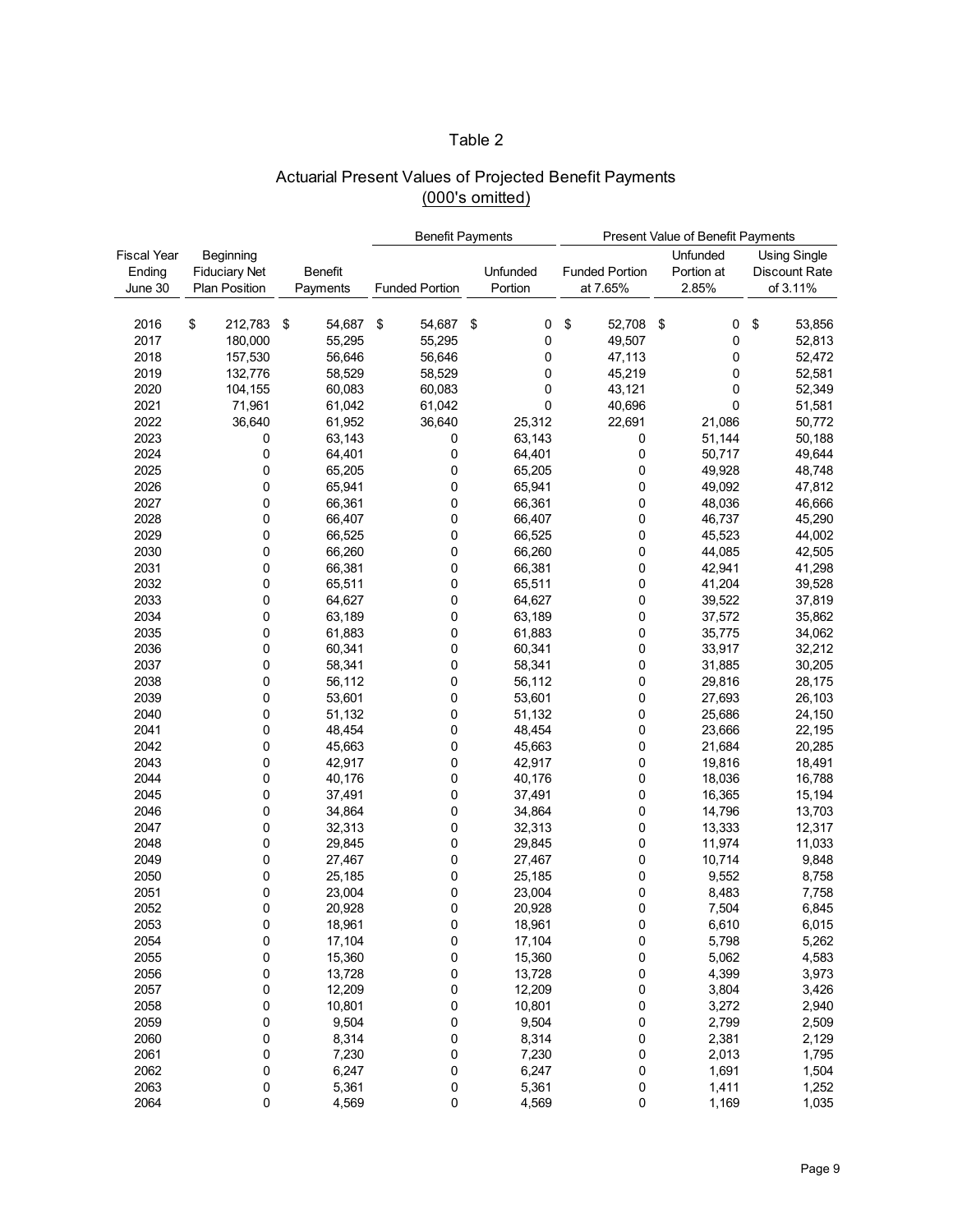|                                         |                                                           |                            | <b>Benefit Payments</b> |                         | Present Value of Benefit Payments |                                       |                                                  |
|-----------------------------------------|-----------------------------------------------------------|----------------------------|-------------------------|-------------------------|-----------------------------------|---------------------------------------|--------------------------------------------------|
| <b>Fiscal Year</b><br>Ending<br>June 30 | Beginning<br><b>Fiduciary Net</b><br><b>Plan Position</b> | <b>Benefit</b><br>Payments | <b>Funded Portion</b>   | Unfunded<br>Portion     | <b>Funded Portion</b><br>at 7.65% | Unfunded<br>Portion at<br>2.85%       | <b>Using Single</b><br>Discount Rate<br>of 3.11% |
|                                         |                                                           |                            |                         |                         |                                   |                                       |                                                  |
| 2065<br>2066                            | \$<br>0<br>0                                              | \$<br>3,866<br>3,247       | $\sqrt{2}$<br>0<br>0    | \$<br>3,866<br>3,247    | $\sqrt{2}$<br>0<br>0              | $\sqrt[6]{\frac{1}{2}}$<br>962<br>785 | \$<br>849<br>692                                 |
| 2067                                    | $\mathbf 0$                                               | 2,706                      | $\mathbf 0$             | 2,706                   | 0                                 | 637                                   | 559                                              |
| 2068                                    | 0                                                         | 2,238                      | 0                       | 2,238                   | 0                                 | 512                                   | 448                                              |
| 2069                                    | 0                                                         | 1,836                      | 0                       | 1,836                   | 0                                 | 408                                   | 357                                              |
| 2070                                    | 0                                                         | 1,495                      | 0                       | 1,495                   | 0                                 | 323                                   | 282                                              |
| 2071                                    | $\mathbf 0$                                               | 1,207                      | 0                       | 1,207                   | 0                                 | 254                                   | 221                                              |
| 2072                                    | 0                                                         | 966                        | 0                       | 966                     | 0                                 | 197                                   | 171                                              |
| 2073                                    | 0                                                         | 766                        | 0                       | 766                     | 0                                 | 152                                   | 132                                              |
| 2074                                    | 0                                                         | 602                        | 0                       | 602                     | 0                                 | 116                                   | 100                                              |
| 2075                                    | 0                                                         | 469                        | 0                       | 469                     | 0                                 | 88                                    | 76                                               |
| 2076                                    | 0                                                         | 362                        | 0                       | 362                     | 0                                 | 66                                    | 57                                               |
| 2077                                    | 0                                                         | 276                        | 0                       | 276                     | 0                                 | 49                                    | 42                                               |
| 2078                                    | $\mathbf 0$                                               | 209                        | 0                       | 209                     | 0                                 | 36                                    | 31                                               |
| 2079                                    | 0                                                         | 157                        | 0                       | 157                     | 0                                 | 26                                    | 22                                               |
| 2080                                    | 0                                                         | 117                        | 0                       | 117                     | 0                                 | 19                                    | 16                                               |
| 2081                                    | 0                                                         | 87                         | 0                       | 87                      | 0                                 | 14                                    | 12                                               |
| 2082                                    | 0                                                         | 64                         | 0                       | 64                      | 0                                 | 10                                    | 8                                                |
| 2083                                    | 0                                                         | 48                         | 0                       | 48                      | 0                                 | $\overline{7}$                        | 6                                                |
| 2084                                    | 0                                                         | 35                         | 0                       | 35                      | 0                                 | 5                                     | $\overline{\mathbf{4}}$                          |
| 2085                                    | 0                                                         | 26                         | 0                       | 26                      | 0                                 | 4                                     | 3                                                |
| 2086                                    | 0                                                         | 20                         | 0                       | 20                      | 0                                 | 3                                     | $\overline{\mathbf{c}}$                          |
| 2087                                    | 0                                                         | 15                         | $\mathbf 0$             | 15                      | 0                                 | $\overline{\mathbf{c}}$               | $\overline{\mathbf{c}}$                          |
| 2088                                    | 0                                                         | 12                         | 0                       | 12                      | 0                                 | $\overline{c}$                        | $\mathbf{1}$                                     |
| 2089                                    | 0                                                         | 9                          | 0                       | 9                       | 0                                 | 1                                     | 1                                                |
| 2090                                    | 0                                                         | 7                          | 0                       | $\overline{7}$          | 0                                 | 1                                     | 1                                                |
| 2091                                    | $\mathbf 0$                                               | 6                          | 0                       | 6                       | 0                                 | 1                                     | 1                                                |
| 2092                                    | 0                                                         | 5                          | 0                       | 5                       | 0                                 | 1                                     | $\pmb{0}$                                        |
| 2093                                    | 0                                                         | 4                          | 0                       | 4                       | 0                                 | 0                                     | 0                                                |
| 2094                                    | 0                                                         | 3                          | 0                       | 3                       | 0                                 | 0                                     | $\pmb{0}$                                        |
| 2095                                    | $\mathbf 0$                                               | 3                          | 0                       | 3                       | 0                                 | 0                                     | $\pmb{0}$                                        |
| 2096                                    | 0                                                         | $\overline{c}$             | 0                       | $\overline{\mathbf{c}}$ | 0                                 | 0                                     | $\pmb{0}$                                        |
| 2097                                    | 0                                                         | $\overline{\mathbf{c}}$    | 0                       | $\boldsymbol{2}$        | 0                                 | 0                                     | 0                                                |
| 2098                                    | 0                                                         | $\overline{c}$             | 0                       | $\overline{c}$          | 0                                 | 0                                     | 0                                                |
| 2099                                    | 0                                                         | 1                          | 0                       | 1                       | 0                                 | 0                                     | $\mathbf 0$                                      |
| 2100                                    | 0                                                         | 1                          | 0                       | 1                       | 0                                 | 0                                     | $\pmb{0}$                                        |
| 2101                                    | $\mathbf 0$                                               | 1                          | 0                       | 1                       | 0                                 | 0                                     | 0                                                |

2102 0 1 0 1 0 0 0

#### Table 2 Actuarial Present Values of Projected Benefit Payments (000's omitted) (continued)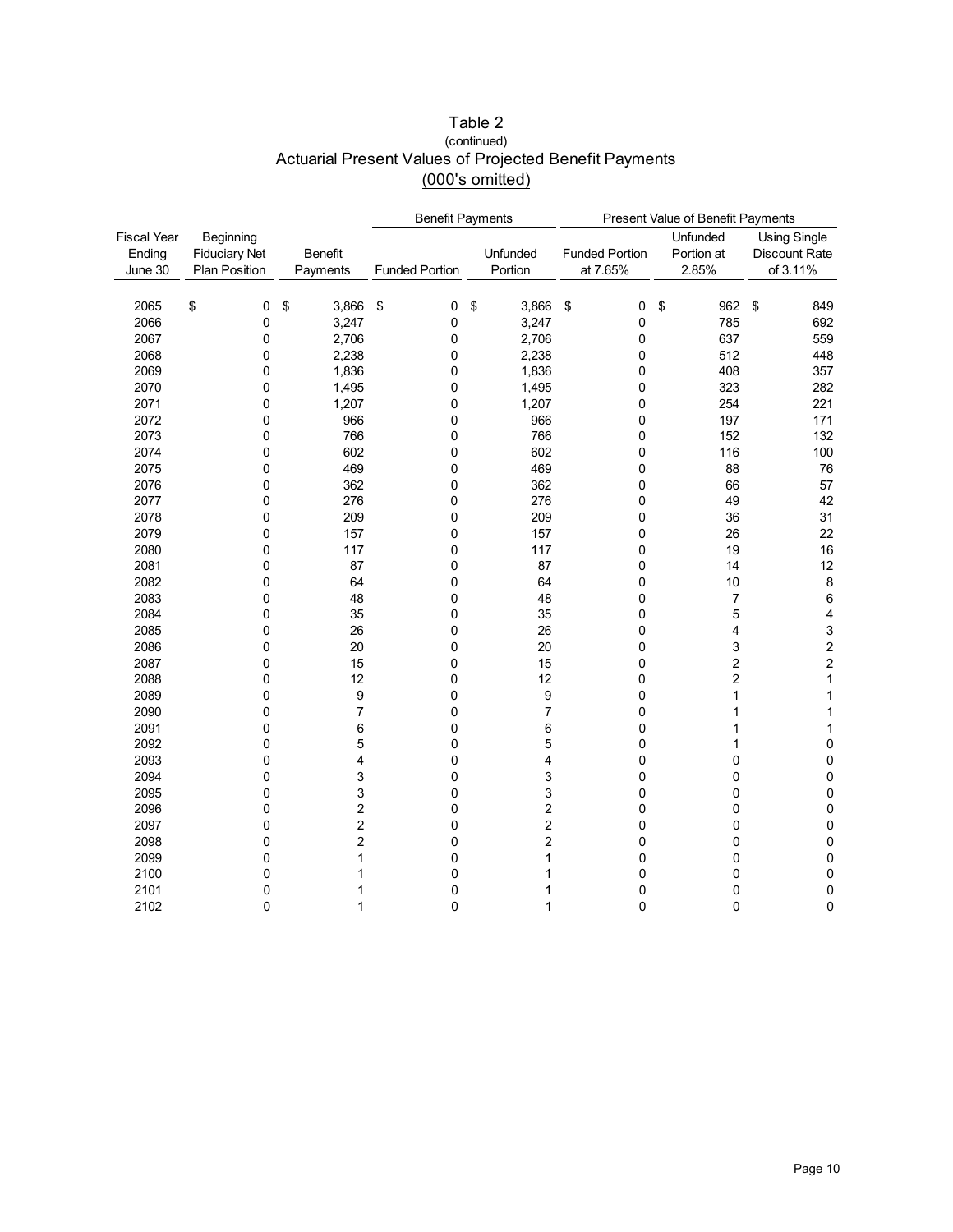## **Section II – Actuarial Assumptions and Methods**

Investment Rate of Return:

- July 1, 2015 valuation: 7.90% per annum, compounded annually.
- July 1, 2016 valuation: 7.65% per annum, compounded annually.

GASB Discount Rate:

- June 30, 2015: 4.12% per annum, compounded annually.
- June 30, 2016: 3.11% per annum, compounded annually.

COLA: No future COLA is assumed.

Salary Increases:

- July 1, 2015 valuation: Salaries are assumed to increase by 2.50% per year through fiscal year ending 2021 and 3.50% per year for fiscal years ending 2022 and thereafter.
- July 1, 2016 valuation: Salaries are assumed to increase by 2.00% per year through fiscal year 2025 and 3.00% per year for fiscal years 2026 and thereafter.

401(a)(17) Pay Limit - \$265,000 in 2015 increasing 3.00% per annum, compounded annually.

Separations From Service: Representative mortality and disability rates are as follows:

|       | <b>Lives per Thousand</b> |                   |
|-------|---------------------------|-------------------|
| Male  | Death*<br><b>Female</b>   | <b>Disability</b> |
|       |                           |                   |
| 0.43  | 0.38                      | 0.22              |
| 0.74  | 0.58                      | 0.26              |
| 1.04  | 0.90                      | 0.33              |
| 1.45  | 1.38                      | 0.64              |
| 2.06  | 2.12                      | 1.14              |
| 3.49  | 3.68                      | 1.97              |
| 6.16  | 6.71                      | 3.26              |
| 10.89 | 11.49                     | 4.73              |
|       |                           |                   |

\* RP-2000 Combined Healthy Male and RP-2000 Combined Healthy Female Mortality Tables (unadjusted for males and set forward 3 years for females) projected on a generational basis from the base year of 2000 to 2013 using Projection Scale BB for the base tables. The base tables are projected beyond the base year using the Conduent Modified MP-2014 Projection scale. The above rates are unadjusted for the Conduent Modified MP-2014 Projection Scale.

#### **Deaths after Retirement**

RP-2000 Combined Healthy Mortality Tables (unadjusted for males and set forward 3 years for females) for service retirement and beneficiaries of former members projected on a generational basis from the base year of 2000 to 2013 using Projection Scale BB for the base tables. The base tables are projected beyond the base year using the Conduent Modified MP-2014 Projection scale. The RP-2000 Disability Mortality Tables (set forward 2 years for males and females) are used to value disabled retirees. Representative values of the annual rates of mortality unadjusted for the Conduent Modified MP-2014 Projection Scale are as follows: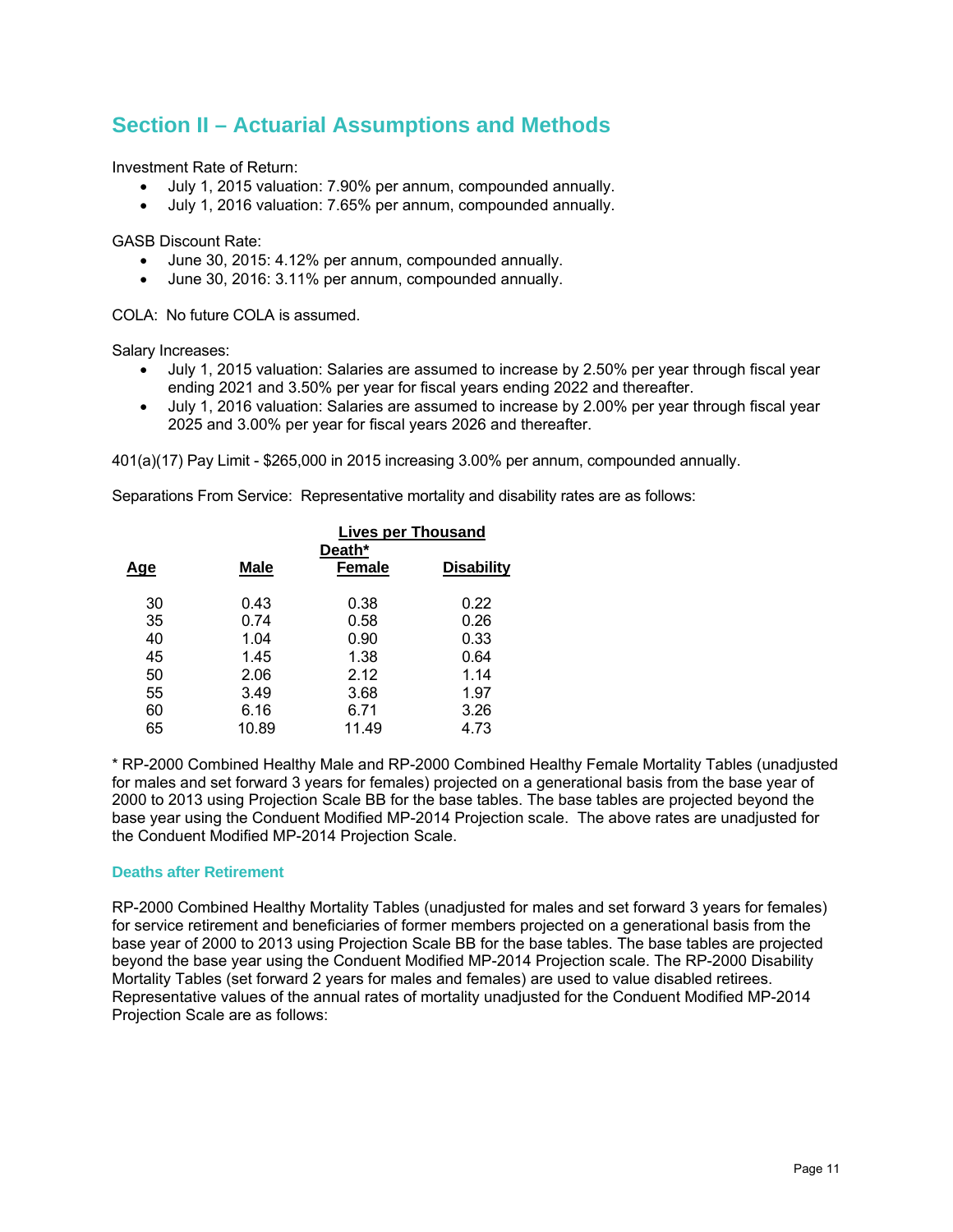#### **Lives Per Thousand**

|            |        | <b>Retired Members &amp;</b><br><b>Beneficiaries of</b><br><b>Deceased Members</b> | <b>Disabled Members</b> |                |  |
|------------|--------|------------------------------------------------------------------------------------|-------------------------|----------------|--|
| <u>Age</u> | Males  | <b>Females</b>                                                                     | <b>Males</b>            | <b>Females</b> |  |
| 55         | 3.49   | 3.68                                                                               | 38.03                   | 18.65          |  |
| 60         | 6.16   | 6.71                                                                               | 44.98                   | 24.08          |  |
| 65         | 10.89  | 11.49                                                                              | 54.45                   | 31.32          |  |
| 70         | 18.25  | 19.63                                                                              | 69.41                   | 42.85          |  |
| 75         | 31.09  | 32.13                                                                              | 92.15                   | 59.54          |  |
| 80         | 52.89  | 53.43                                                                              | 121.88                  | 82.30          |  |
| 85         | 91.00  | 91.72                                                                              | 155.23                  | 114.51         |  |
| 90         | 158.84 | 147.61                                                                             | 216.61                  | 159.92         |  |

#### **Retirement**

| <u>Age</u> | Age 60 with 20<br>Years<br><b>Judicial</b><br><b>Service or Age</b><br>65 with<br>15 Years<br><b>Judicial</b><br><b>Service</b> | After Age 59 with<br>Less than 12 Years<br><b>Judicial Service</b> | After Age 59 with 12 or<br>More<br><b>Years of Judicial Service</b><br>(but have not attained<br>60/20JS or 65/15JS) | Prior to age 60 with<br><b>5 Years Judicial Service</b><br>and<br>25 Years Public Service |
|------------|---------------------------------------------------------------------------------------------------------------------------------|--------------------------------------------------------------------|----------------------------------------------------------------------------------------------------------------------|-------------------------------------------------------------------------------------------|
| 50         | 0.00000                                                                                                                         | 0.00000                                                            | 0.00000                                                                                                              | 0.00000                                                                                   |
| 51         | 0.00000                                                                                                                         | 0.00000                                                            | 0.00000                                                                                                              | 0.00000                                                                                   |
| 52         | 0.00000                                                                                                                         | 0.00000                                                            | 0.00000                                                                                                              | 0.00000                                                                                   |
| 53         | 0.00000                                                                                                                         | 0.00000                                                            | 0.00000                                                                                                              | 0.00000                                                                                   |
| 54         | 0.00000                                                                                                                         | 0.00000                                                            | 0.00000                                                                                                              | 0.00000                                                                                   |
| 55         | 0.00000                                                                                                                         | 0.00000                                                            | 0.00000                                                                                                              | 0.00000                                                                                   |
| 56         | 0.00000                                                                                                                         | 0.00000                                                            | 0.00000                                                                                                              | 0.00000                                                                                   |
| 57         | 0.00000                                                                                                                         | 0.00000                                                            | 0.00000                                                                                                              | 0.00000                                                                                   |
| 58         | 0.00000                                                                                                                         | 0.00000                                                            | 0.00000                                                                                                              | 0.00000                                                                                   |
| 59         | 0.00000                                                                                                                         | 0.00000                                                            | 0.00000                                                                                                              | 0.00000                                                                                   |
| 60         | 0.30000                                                                                                                         | 0.02500                                                            | 0.00000                                                                                                              | 0.00000                                                                                   |
| 61         | 0.20000                                                                                                                         | 0.02500                                                            | 0.00000                                                                                                              | 0.00000                                                                                   |
| 62         | 0.20000                                                                                                                         | 0.02500                                                            | 0.00000                                                                                                              | 0.00000                                                                                   |
| 63         | 0.30000                                                                                                                         | 0.02500                                                            | 0.00000                                                                                                              | 0.00000                                                                                   |
| 64         | 0.30000                                                                                                                         | 0.02500                                                            | 0.00000                                                                                                              | 0.00000                                                                                   |
| 65         | 0.37500                                                                                                                         | 0.02500                                                            | 0.10000                                                                                                              | 0.00000                                                                                   |
| 66         | 0.24000                                                                                                                         | 0.02500                                                            | 0.00000                                                                                                              | 0.00000                                                                                   |
| 67         | 0.24000                                                                                                                         | 0.02500                                                            | 0.00000                                                                                                              | 0.00000                                                                                   |
| 68         | 0.24000                                                                                                                         | 0.02500                                                            | 0.00000                                                                                                              | 0.00000                                                                                   |
| 69         | 0.24000                                                                                                                         | 0.02500                                                            | 0.00000                                                                                                              | 0.00000                                                                                   |

Marriage: Husbands are assumed to be 3 years older than wives. Among the active population, 90% of participants are assumed married. No children are assumed. Neither the percentage married nor the number of children assumption is individually explicit but are considered reasonable as a single combined assumption.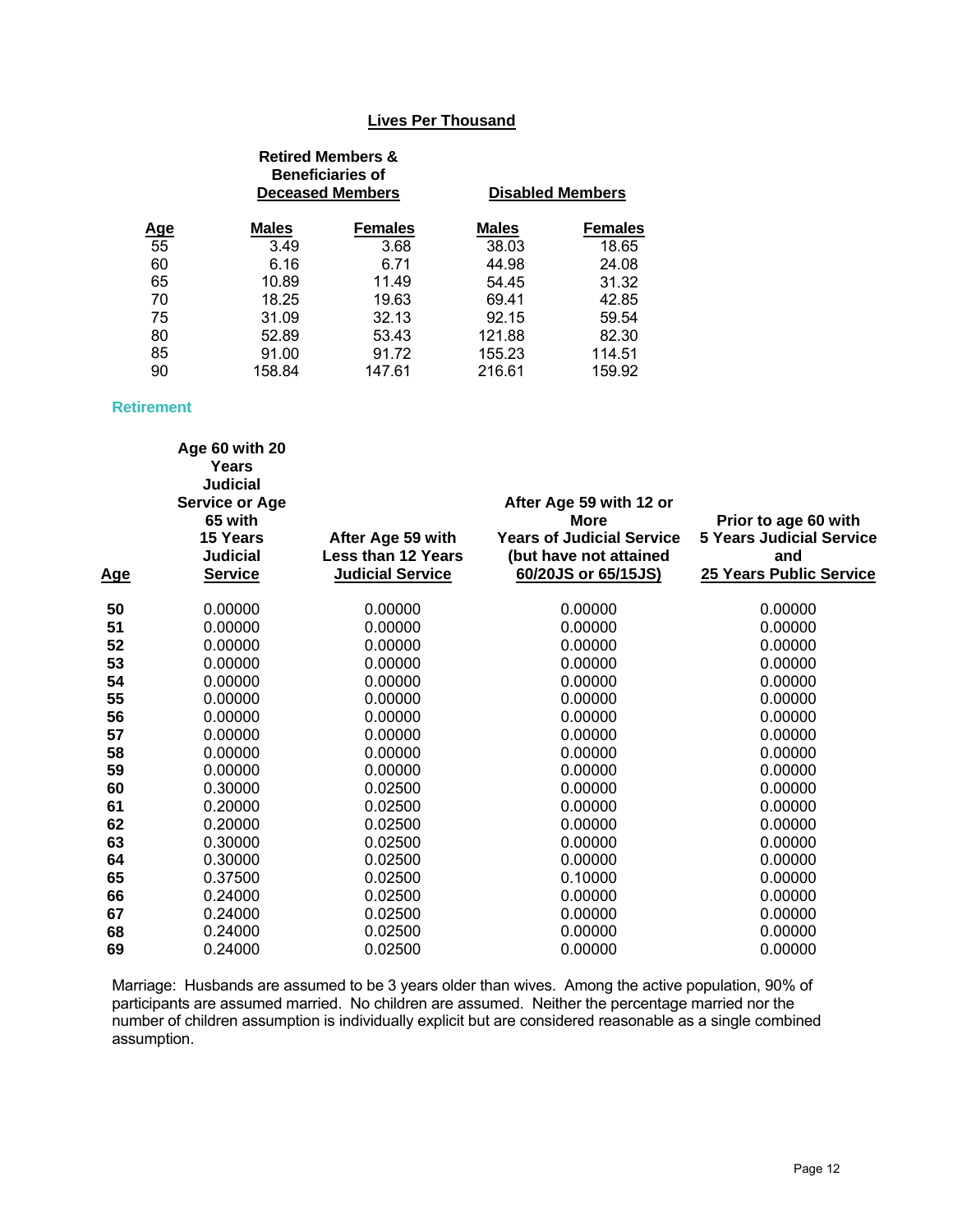#### Valuation Method:

Funding Calculations: Projected Unit Credit Method. This method essentially funds the System's benefits accrued to the valuation date. Experience gains and losses are recognized in future accrued liability contributions. In accordance with Chapter 78, P.L. 2011, beginning with the July 1, 2010 actuarial valuation, the accrued liability contribution shall be computed so that if the contribution is paid annually in level dollars, it will amortize the unfunded accrued liability over an open 30 year period. Beginning with the July 1, 2019 actuarial valuation, the accrued liability contribution shall be computed so that if the contribution is paid annually in level dollars, it will amortize the unfunded accrued liability over a closed 30 year period (i.e., for each subsequent actuarial valuation the amortization period shall decrease by one year.) Beginning with the July 1, 2029 actuarial valuation, when the remaining amortization period reaches 20 years, any increase or decrease in the unfunded accrued liability as a result of actuarial losses or gains for subsequent valuation years shall serve to increase or decrease, respectively, the amortization period for the unfunded accrued liability, unless an increase in the amortization period will cause it to exceed 20 years. If an increase in the amortization period as a result of actuarial losses for a valuation year would exceed 20 years, the accrued liability contribution shall be computed for the valuation year using a 20 year amortization period.

Asset Valuation Method: A five year average of market values with write-up was used. This method takes into account appreciation (depreciation) in investments in order to smooth asset values by averaging the excess of the actual over the expected income, on a market value basis, over a five-year period.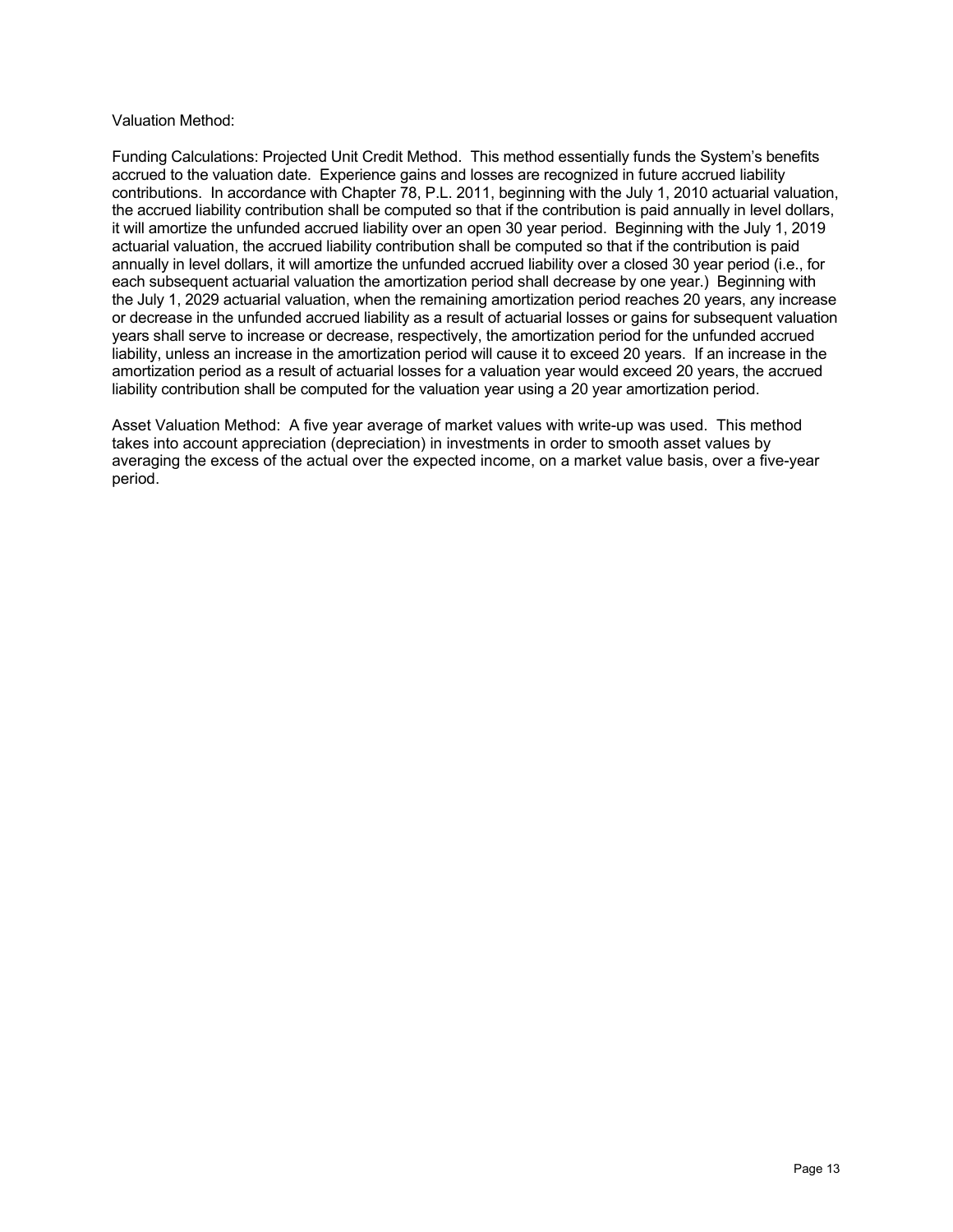## **Section III – Summary of Plan Provisions**

New Jersey Statutes, Title 43, Chapter 6A.

#### Eligibility for Membership

Chief Justice and associate justices of the Supreme Court, judges of the Superior Court and tax courts of the State of New Jersey.

| 1.                  | <b>Definitions</b>            |                                                                                                                                                                                                                          |                                                                                                                                                                                                                                                                                                                                                                                   |                                                                                                                                     |  |  |
|---------------------|-------------------------------|--------------------------------------------------------------------------------------------------------------------------------------------------------------------------------------------------------------------------|-----------------------------------------------------------------------------------------------------------------------------------------------------------------------------------------------------------------------------------------------------------------------------------------------------------------------------------------------------------------------------------|-------------------------------------------------------------------------------------------------------------------------------------|--|--|
| Plan Year           |                               |                                                                                                                                                                                                                          | The 12-month period beginning on July 1 and ending on June 30.                                                                                                                                                                                                                                                                                                                    |                                                                                                                                     |  |  |
|                     | Service                       | A year is credited for each year of service as a public employee in<br>the State of New Jersey. Any service, for which member did not<br>receive annual salary of at least \$500, shall be excluded.                     |                                                                                                                                                                                                                                                                                                                                                                                   |                                                                                                                                     |  |  |
| <b>Final Salary</b> |                               |                                                                                                                                                                                                                          | Annual salary received by the member at the time of retirement or<br>other termination of service. (Effective June 30, 1996, Chapter<br>113, P.L. 1997 provided that the amount of compensation used for<br>employer and member contributions and benefits under the<br>program cannot exceed the compensation limitation of Section<br>401(a)(17) of the Internal Revenue Code.) |                                                                                                                                     |  |  |
|                     | <b>Accumulated Deductions</b> | The sum of all amounts deducted from the compensation of a<br>member or contributed by him or on his behalf.<br>Pension derived from contributions of the State plus the annuity<br>derived from employee contributions. |                                                                                                                                                                                                                                                                                                                                                                                   |                                                                                                                                     |  |  |
|                     | <b>Retirement Allowance</b>   |                                                                                                                                                                                                                          |                                                                                                                                                                                                                                                                                                                                                                                   |                                                                                                                                     |  |  |
| 2.                  | <b>Benefits</b>               |                                                                                                                                                                                                                          |                                                                                                                                                                                                                                                                                                                                                                                   |                                                                                                                                     |  |  |
|                     | <b>Service Retirement</b>     | (A)                                                                                                                                                                                                                      |                                                                                                                                                                                                                                                                                                                                                                                   | Mandatory retirement at age 70. Voluntary retirement<br>prior to age 70 as follows:                                                 |  |  |
|                     |                               |                                                                                                                                                                                                                          | (a)<br>(b)<br>(c)                                                                                                                                                                                                                                                                                                                                                                 | Age 70 and 10 years of judicial service;<br>Age 65 and 15 years of judicial service; or<br>Age 60 and 20 years of judicial service. |  |  |
|                     |                               |                                                                                                                                                                                                                          | Benefit is an annual retirement allowance equal to 75% of<br>final salary.                                                                                                                                                                                                                                                                                                        |                                                                                                                                     |  |  |
|                     |                               | (B)                                                                                                                                                                                                                      | service; or                                                                                                                                                                                                                                                                                                                                                                       | Age 65 while serving as a judge, 5 consecutive years of<br>judicial service and 15 years in the aggregate of public                 |  |  |
|                     |                               |                                                                                                                                                                                                                          | service.                                                                                                                                                                                                                                                                                                                                                                          | Age 60 while serving as a judge, 5 consecutive years of<br>judicial service and 20 years in the aggregate of public                 |  |  |
|                     |                               |                                                                                                                                                                                                                          |                                                                                                                                                                                                                                                                                                                                                                                   | Benefit is an annual retirement allowance equal to 50%<br>of final salary.                                                          |  |  |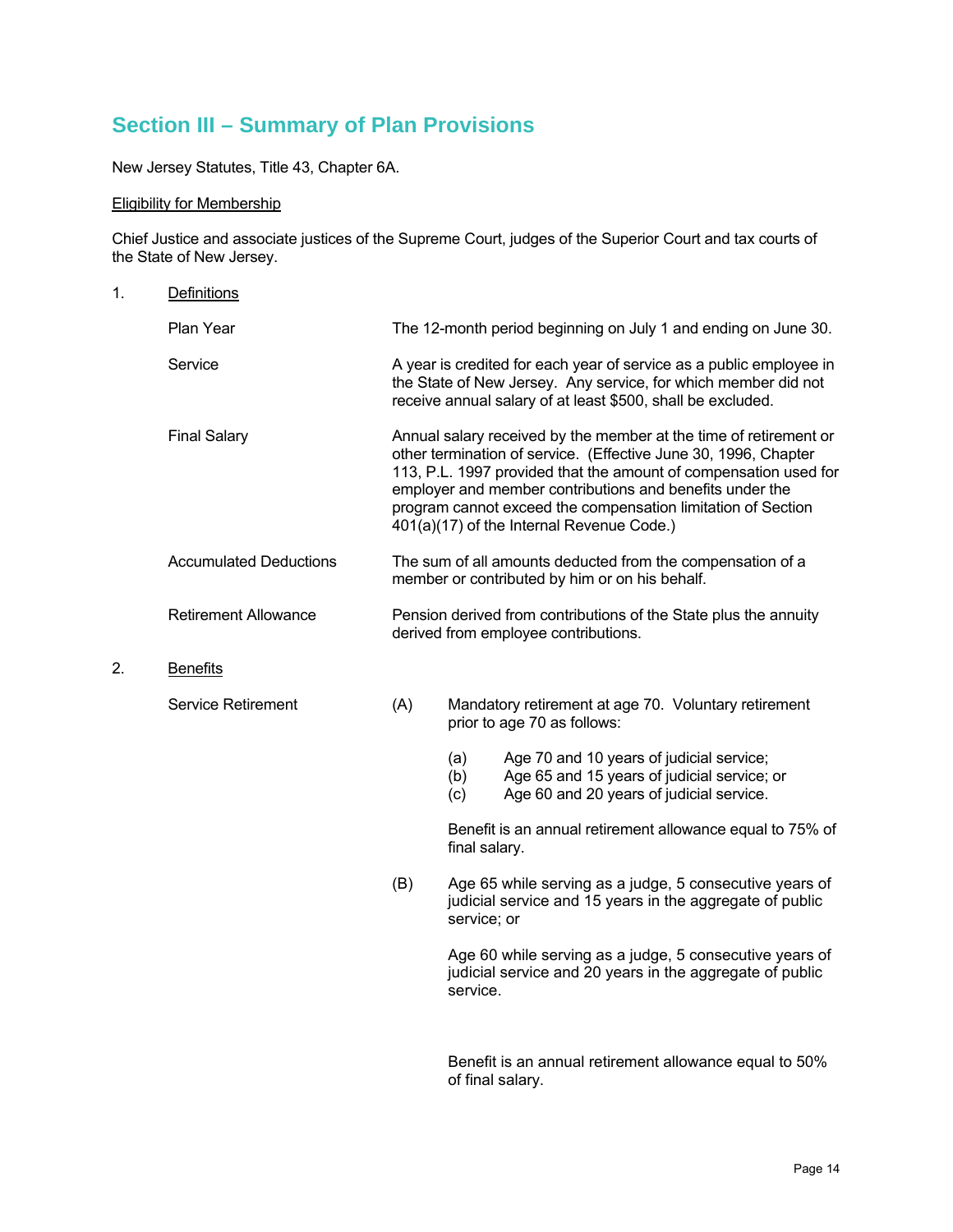|                           | (C)                                                         | Age 60 while serving as a judge, 5 consecutive years of<br>judicial service and 15 years in the aggregate of public<br>service. Benefit is an annual retirement allowance equal<br>to 2% of final salary for each year of public service up to<br>25 years plus 1% of final salary for each year in excess<br>of 25 years.                                                                                                                                      |
|---------------------------|-------------------------------------------------------------|-----------------------------------------------------------------------------------------------------------------------------------------------------------------------------------------------------------------------------------------------------------------------------------------------------------------------------------------------------------------------------------------------------------------------------------------------------------------|
|                           | (D)                                                         | Age 60 while serving as a judge. Benefit is an annual<br>retirement allowance equal to 2% of final salary for each<br>year of judicial service up to 25 years plus 1% for each<br>year in excess of 25 years.                                                                                                                                                                                                                                                   |
| <b>Early Retirement</b>   |                                                             | Prior to age 60 while serving as a judge, 5 consecutive years of<br>judicial service and 25 or more years in the aggregate of public<br>service. Benefit is an annual retirement allowance equal to 2%<br>of final salary for each year of public service up to 25 years plus<br>1% of final salary for each year of public service in excess of 25<br>years, actuarially reduced for commencement prior to age 60.                                             |
| <b>Vested Termination</b> |                                                             | Termination of service prior to age 60, with 5 consecutive years<br>of judicial service and 10 years in the aggregate of public<br>service. Benefit is a refund of accumulated deductions, or a<br>deferred life annuity beginning at age 60 equal to 2% of final<br>salary for each year of public service up to 25 years, plus 1% for<br>service in excess of 25 years.                                                                                       |
| <b>Death Benefits</b>     |                                                             |                                                                                                                                                                                                                                                                                                                                                                                                                                                                 |
| <b>Before Retirement</b>  |                                                             | Death of an active member of the plan. Benefit is equal to:                                                                                                                                                                                                                                                                                                                                                                                                     |
|                           | (a)                                                         | Lump sum payment equal to 1-1/2 times final salary,<br>plus                                                                                                                                                                                                                                                                                                                                                                                                     |
|                           | (b)                                                         | Spousal life annuity of 25% of final salary payable until<br>spouse's remarriage plus 10% (15%) to one (two or<br>more) dependent child (children). If there is no surviving<br>spouse, or upon death or remarriage, a total of 15%<br>(20%, 30%) of final salary payable to one (two, three or<br>more) dependent child (children). If there is no surviving<br>spouse (or dependent children), 20% or 30% of final<br>salary to one or two dependent parents. |
| <b>After Retirement</b>   | Death of a retired member of the plan. Benefit is equal to: |                                                                                                                                                                                                                                                                                                                                                                                                                                                                 |
|                           | (a)                                                         | Lump sum of 25% of final salary for a member retired<br>under normal or early retirement. If a member were<br>receiving a disability benefit, a lump sum 1-1/2 times<br>final salary if death occurred before the member attained<br>age 60 and 1/4 times final salary if death occurred after<br>age 60, plus                                                                                                                                                  |
|                           | (b)                                                         | Spousal life annuity of 25% of final salary payable until<br>spouse's remarriage plus 10% (15%) to one (two or<br>more) dependent child (children). If there is no surviving                                                                                                                                                                                                                                                                                    |

spouse, or upon death or remarriage, a total of 15%